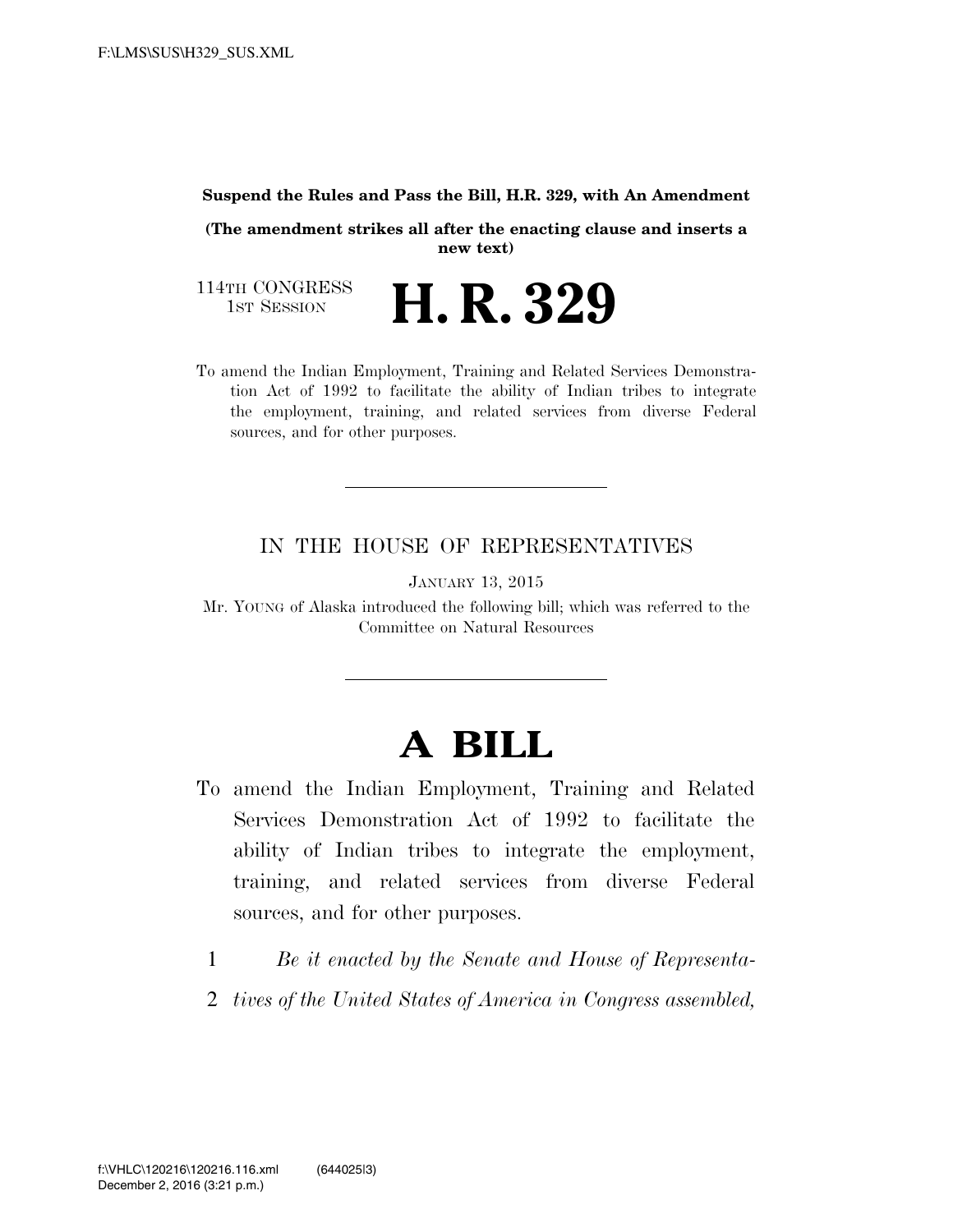### **SECTION 1. SHORT TITLE.**

 This Act may be cited as the ''Indian Employment, Training and Related Services Consolidation Act of 2016''.

### **SEC. 2. AMENDMENT OF SHORT TITLE.**

 (a) IN GENERAL.—Section 1 of the Indian Employ- ment, Training and Related Services Demonstration Act of 1992 (25 U.S.C. 3401 note; 106 Stat. 2302) is amend-ed to read as follows:

## **''SEC. 1. SHORT TITLE.**

 ''This Act may be cited as the 'Indian Employment, Training and Related Services Act of 1992'.''.

 (b) REFERENCES.—Any reference in law to the ''In- dian Employment, Training and Related Services Dem- onstration Act of 1992'' shall be deemed to be a reference to the ''Indian Employment, Training and Related Serv-ices Act of 1992''.

## **SEC. 3. STATEMENT OF PURPOSE.**

 Section 2 of the Indian Employment, Training and Related Services Act of 1992 (25 U.S.C. 3401), as amend-ed by section 2 of this Act, is amended—

 (1) by striking ''The purposes of this Act are to demonstrate how Indian tribal governments can'' and inserting ''The purpose of this Act is to facili- tate the ability of Indian tribes and tribal organiza-tions to";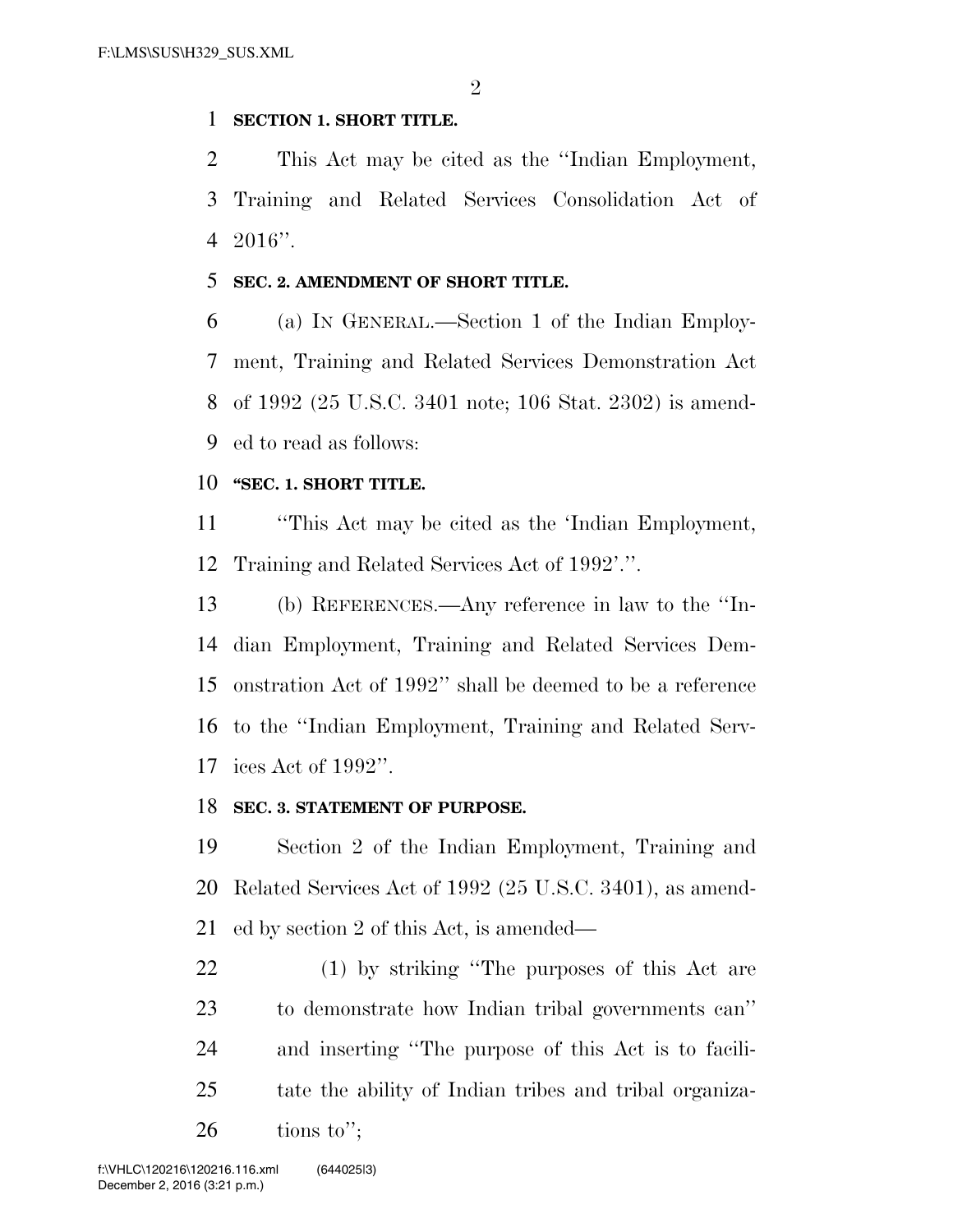(2) by inserting ''from diverse Federal sources'' 2 after "they provide"; (3) by striking ''and serve tribally-determined'' and inserting '', and serve tribally determined''; and (4) by inserting '', while reducing administra- tive, reporting, and accounting costs'' after ''policy of self-determination''. **SEC. 4. DEFINITIONS.**  Section 3 of the Indian Employment, Training and Related Services Act of 1992 (25 U.S.C. 3402), as amend- ed by section 2 of this Act, is amended— (1) by striking paragraph (2) and inserting the following:  $(2)$  INDIAN TRIBE.— 15 "(A) IN GENERAL.—The terms 'Indian tribe' and 'tribe' have the meaning given the term 'Indian tribe' in section 4 of the Indian Self-Determination and Education Assistance 19 Act (25 U.S.C. 450b).

20 "'(B) INCLUSION.—The term 'Indian tribe' includes tribal organizations (as defined in sec- tion 4 of the Indian Self-Determination and 23 Education Assistance Act (25 U.S.C. 450b))."; (2) by redesignating paragraph (4) as para-graph  $(5)$ ; and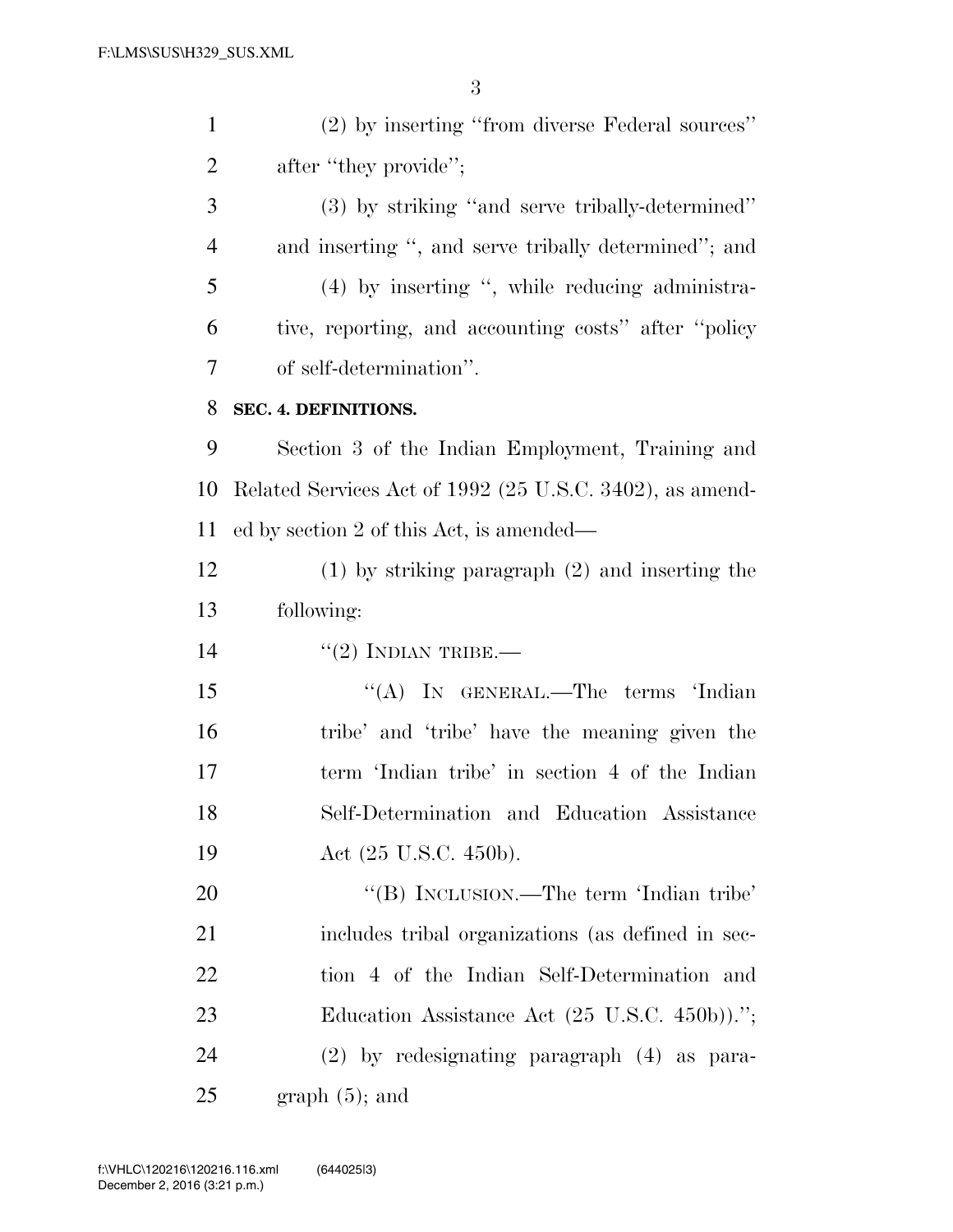(3) by inserting after paragraph (3) the fol-lowing:

 ''(4) PROGRAM.—The term 'program' means a program described in section 5(a).''.

#### **SEC. 5. INTEGRATION OF SERVICES AUTHORIZED.**

 Section 4 of the Indian Employment, Training and Related Services Act of 1992 (25 U.S.C. 3403), as amend-ed by section 2 of this Act, is amended to read as follows:

## **''SEC. 4. INTEGRATION OF SERVICES AUTHORIZED.**

 ''The Secretary shall, after approving a plan sub- mitted by an Indian tribe in accordance with section 8, authorize the Indian tribe to, in accordance with the plan—

14 ''(1) integrate the programs and Federal funds received by the Indian tribe in accordance with waiv-er authority granted under section 7(d); and

 $\frac{17}{2}$  ''(2) coordinate the employment, training, and related services provided with those funds in a con-solidated and comprehensive tribal plan.''.

### **SEC. 6. PROGRAMS AFFECTED AND TRANSFER OF FUNDS.**

 Section 5 of the Indian Employment, Training and Related Services Act of 1992 (25 U.S.C. 3404), as amend-ed by section 2 of this Act, is amended to read as follows:

## **''SEC. 5. PROGRAMS AFFECTED.**

25 "(a) PROGRAMS AFFECTED.—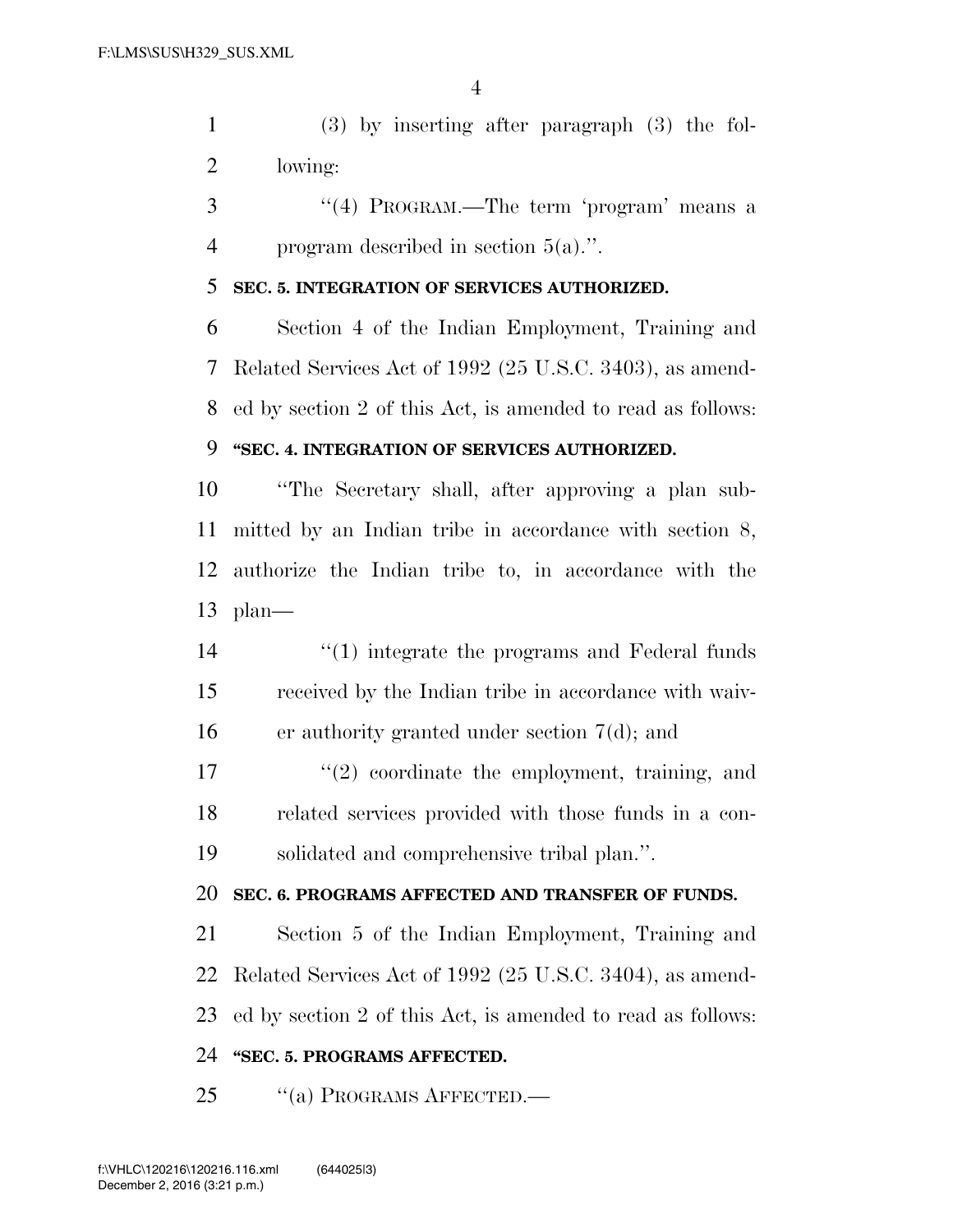| $\mathbf{1}$   | " $(1)$ IN GENERAL.—The programs that may be           |
|----------------|--------------------------------------------------------|
| $\overline{2}$ | integrated pursuant to a plan approved under sec-      |
| 3              | tion 8 shall be only programs—                         |
| $\overline{4}$ | $\lq\lq$ implemented for the purpose of —              |
| 5              | $"(i)$ job training;                                   |
| 6              | "(ii) welfare to work and tribal work                  |
| 7              | experience;                                            |
| 8              | "(iii) creating or enhancing employ-                   |
| 9              | ment opportunities;                                    |
| 10             | "(iv) skill development;                               |
| 11             | $\lq\lq(\mathbf{v})$ assisting Indian youth and adults |
| 12             | to succeed in the workforce;                           |
| 13             | "(vi) encouraging self-sufficiency;                    |
| 14             | "(vii) familiarizing individual partici-               |
| 15             | pants with the world of work;                          |
| 16             | "(viii) facilitating the creation of job               |
| 17             | opportunities;                                         |
| 18             | "(ix) economic development; or                         |
| 19             | $f(x)$ any services related to the activi-             |
| 20             | ties described in clauses (i) through $(x)$ ;          |
| 21             | and                                                    |
| 22             | $\lq\lq (B)$ under which an Indian tribe or mem-       |
| 23             | bers of an Indian tribe—                               |
| 24             | "(i) are eligible to receive funds—                    |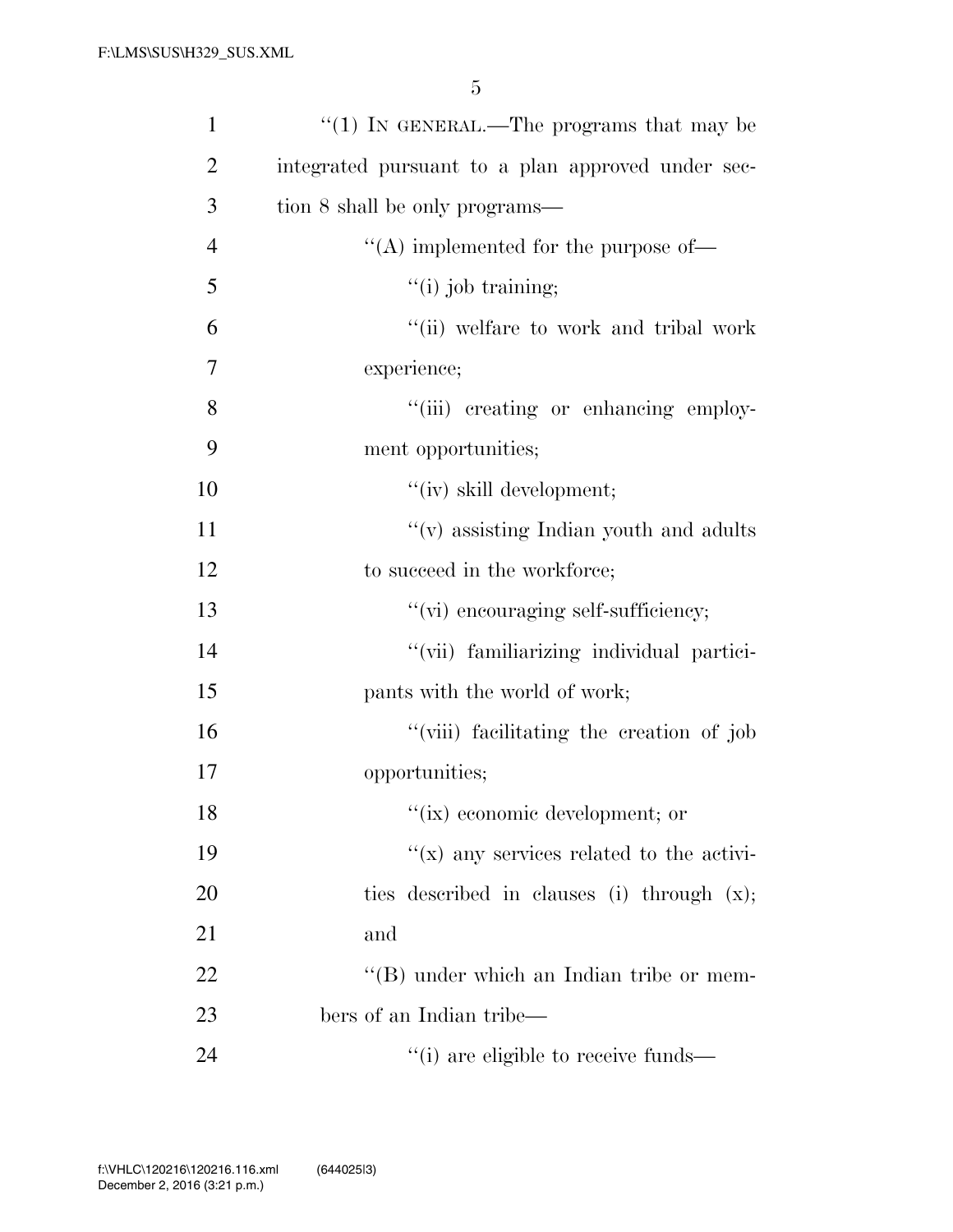| $\mathbf{1}$   | $\lq\lq$ (I) under a statutory or admin-                   |
|----------------|------------------------------------------------------------|
| $\overline{2}$ | istrative formula making funds avail-                      |
| 3              | able to an Indian tribe; or                                |
| $\overline{4}$ | $\lq$ (II) due to their status as Indi-                    |
| 5              | ans under Federal law; or                                  |
| 6              | "(ii) have secured funds as a result of                    |
| 7              | a competitive process, a noncompetitive                    |
| 8              | process, or a specific designation.                        |
| 9              | "(2) TREATMENT OF BLOCK GRANT FUNDS.                       |
| 10             | For purposes of this section, programs funded by           |
| 11             | block grant funds provided to an Indian tribe, re-         |
| 12             | gardless of whether the block grant is for the benefit     |
| 13             | of the Indian tribe because of the status of the In-       |
| 14             | dian tribe or the status of the beneficiaries the grant    |
| 15             | serves, shall be eligible to be integrated into the        |
| 16             | plan.                                                      |
| 17             | PROGRAM AUTHORIZATION.—The Secretary<br>$\lq (b)$          |
| 18             | shall, in cooperation with the Attorney General, the Sec-  |
| 19             | retary of Agriculture, the Secretary of Commerce, the Sec- |
| 20             | retary of Education, the Secretary of Energy, the Sec-     |
| 21             | retary of Health and Human Services, the Secretary of      |
| 22             | Homeland Security, the Secretary of Housing and Urban      |
| 23             | Development, the Secretary of Labor, the Secretary of      |
| 24             | Transportation, and the Secretary of Veterans Affairs,     |
| 25             | after the Secretary approves a plan submitted by an In-    |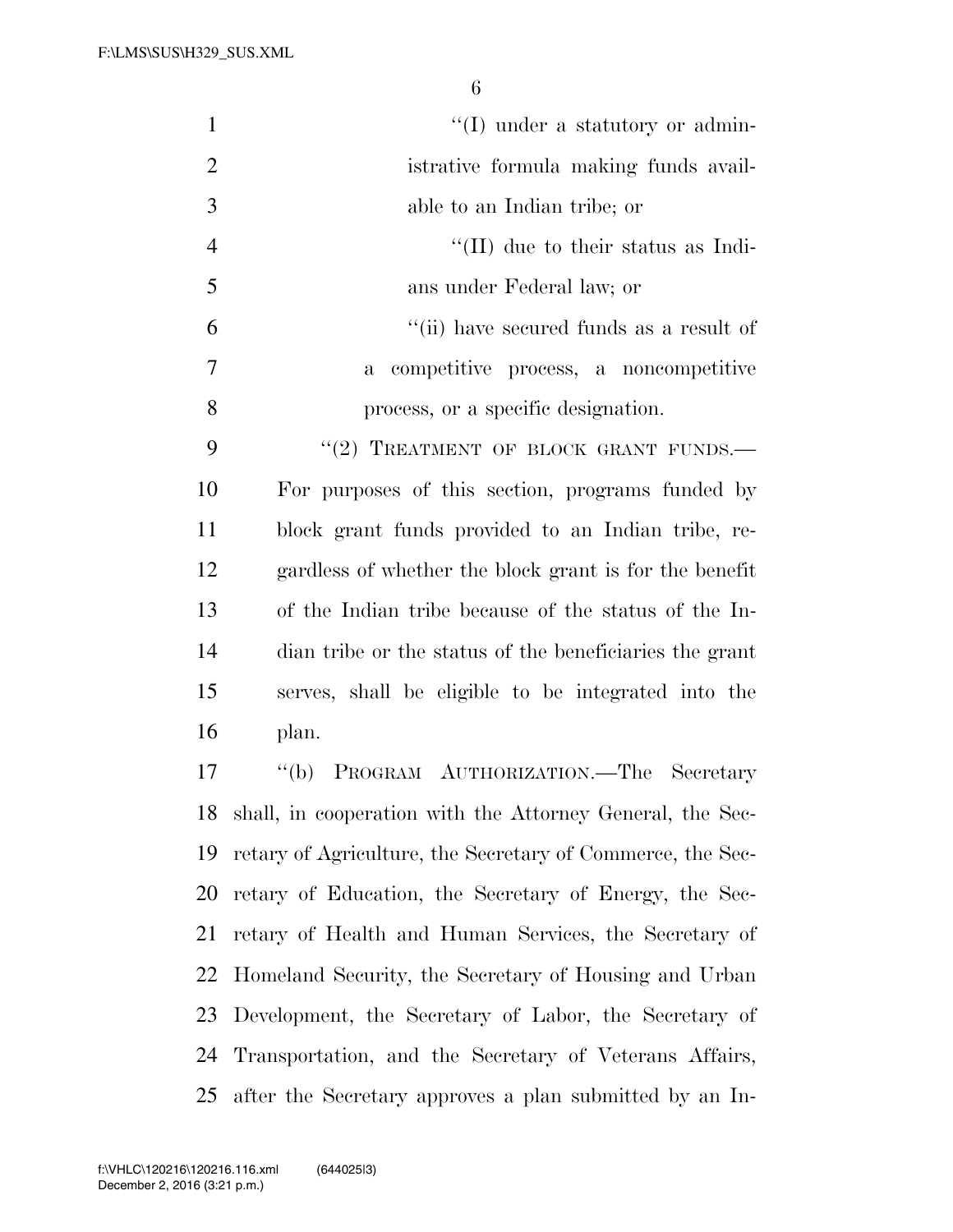dian tribe or tribal organization under section 8, authorize the Indian tribe or tribal organization, as applicable, to coordinate, in accordance with the plan, federally funded employment, training, and related services programs and funding in a manner that integrates the programs and funding into a consolidated and comprehensive program.''.

## **SEC. 7. PLAN REQUIREMENTS.**

 Section 6 of the Indian Employment, Training and Related Services Act of 1992 (25 U.S.C. 3405), as amend- ed by section 2 of this Act, is amended to read as follows: **''SEC. 6. PLAN REQUIREMENTS.** 

 ''A plan submitted to the Secretary for approval under this Act shall—

14 ''(1) identify the programs to be integrated and consolidated;

 $\frac{16}{20}$  be consistent with the purposes of this Act; ''(3) describe—

 $\langle (A)$  a comprehensive strategy identifying the full range of potential employment opportu- nities on and near the service area of the In-dian tribe;

22 "'(B) the education, training, and related services to be provided to assist Indians to ac-cess those employment opportunities;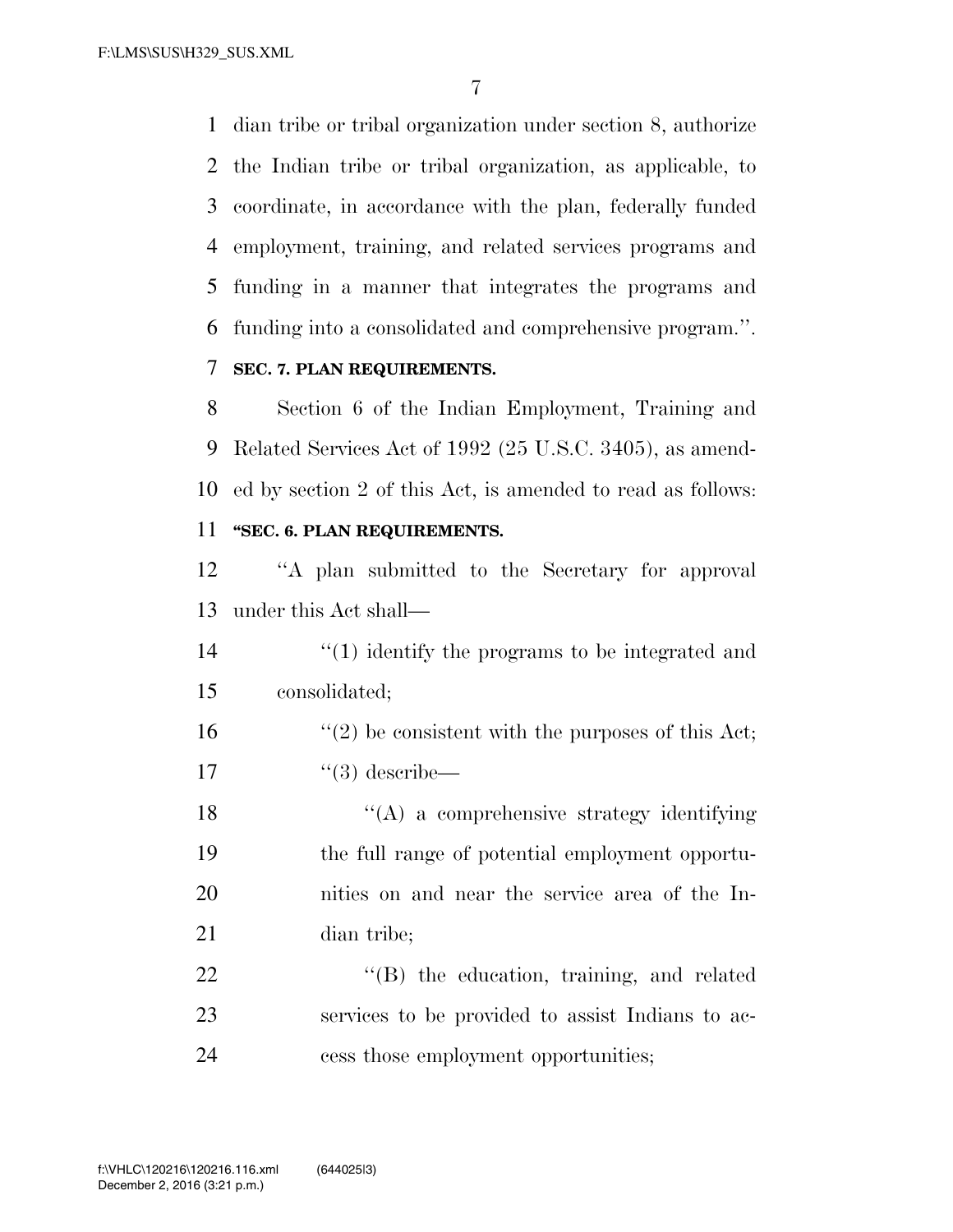| $\mathbf{1}$   | "(C) the way in which services and pro-                  |
|----------------|----------------------------------------------------------|
| $\overline{2}$ | gram funds are to be integrated, consolidated,           |
| 3              | and delivered; and                                       |
| $\overline{4}$ | $\lq\lq$ the results expected, including the ex-         |
| 5              | pected number of program participants in un-             |
| 6              | subsidized employment during the second quar-            |
| 7              | ter after exit from the program, from the plan;          |
| 8              | $\lq(4)$ identify the projected expenditures under       |
| 9              | the plan in a single budget covering all consolidated    |
| 10             | funds;                                                   |
| 11             | $\cdot$ (5) identify any agency of the Indian tribe to   |
| 12             | be involved in the delivery of the services integrated   |
| 13             | under the plan;                                          |
| 14             | "(6) identify any statutory provisions, regula-          |
| 15             | tions, policies, or procedures that the Indian tribe     |
| 16             | believes need to be waived to implement the plan;        |
| 17             | and                                                      |
| 18             | $\lq(7)$ be approved by the governing body of the        |
| 19             | Indian tribe.".                                          |
| 20             | SEC. 8. PLAN REVIEW; WAIVER AUTHORITY; AND DISPUTE       |
|                |                                                          |
|                | RESOLUTION.                                              |
|                | Section 7 of the Indian Employment, Training and         |
| 21<br>22<br>23 | Related Services Act of 1992 (25 U.S.C. 3406), as amend- |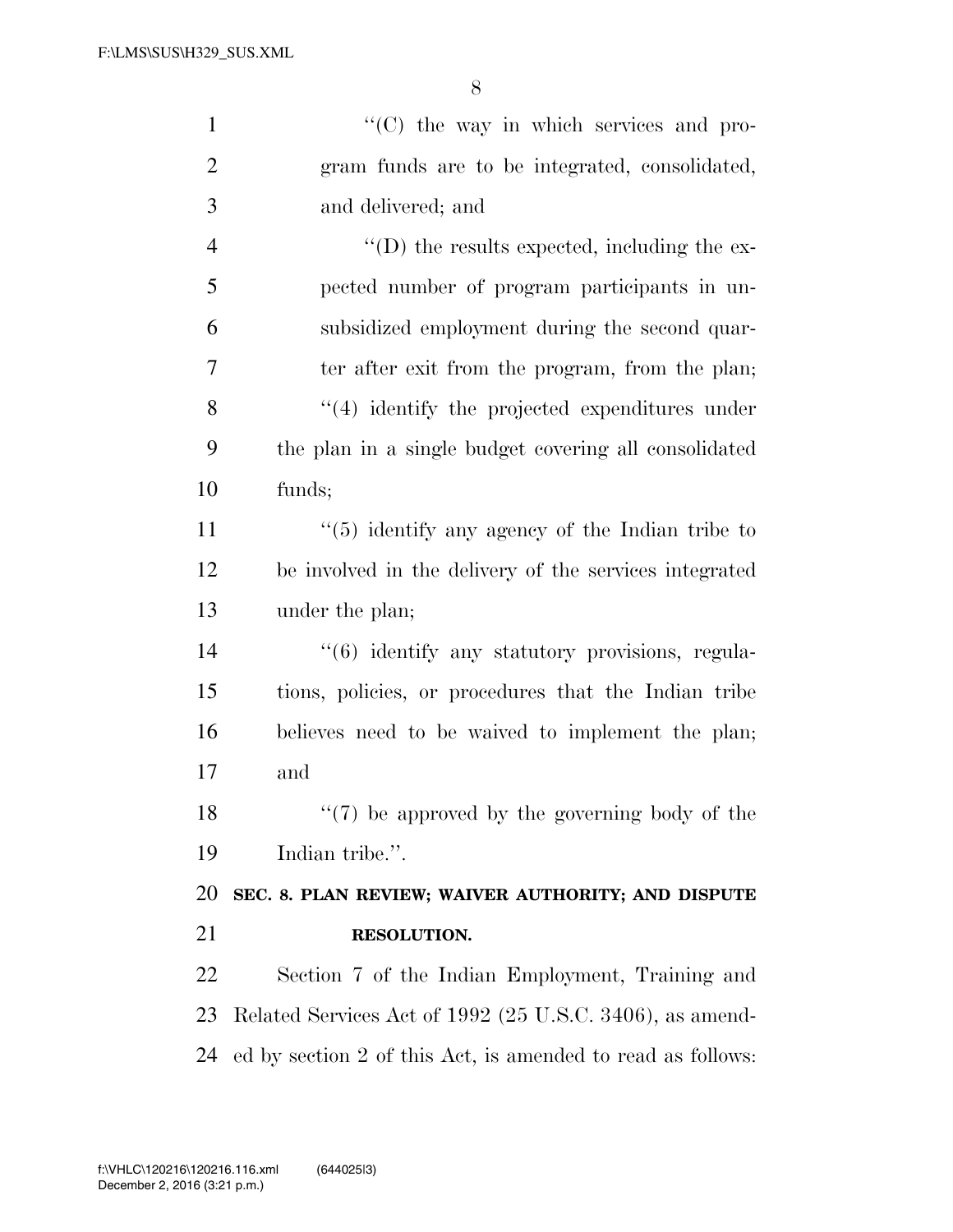#### **''SEC. 7 PLAN REVIEW.**

2  $\gamma$  (a) In GENERAL.—Upon receipt of a plan from an Indian tribe, the Secretary shall consult with—

4 "(1) the head of each Federal agency over-seeing a program identified in the plan; and

 $(2)$  the Indian tribe that submitted the plan. ''(b) IDENTIFICATION OF WAIVERS.—The parties identified in subsection (a) shall identify any waivers of applicable statutory, regulatory, or administrative require- ments, or of Federal agency policies or procedures nec- essary to enable the Indian tribe to efficiently implement the plan.

 ''(c) TRIBAL WAIVER REQUEST.—In consultation with the Secretary, a participating Indian tribe may re- quest that the head of each affected agency waive any stat- utory, regulatory, or administrative requirement, policy, or procedure identified subsection (b).

18 "(d) WAIVER AUTHORITY.—

 $\frac{1}{2}$  (1) In GENERAL.—Except as provided in para- graph (2), notwithstanding any other provision of law, the head of each affected Federal agency shall waive any applicable statutory, regulatory, or admin- istrative requirement, regulation, policy, or proce- dure promulgated by the agency that has been iden-25 tified by the parties under subparagraph (b).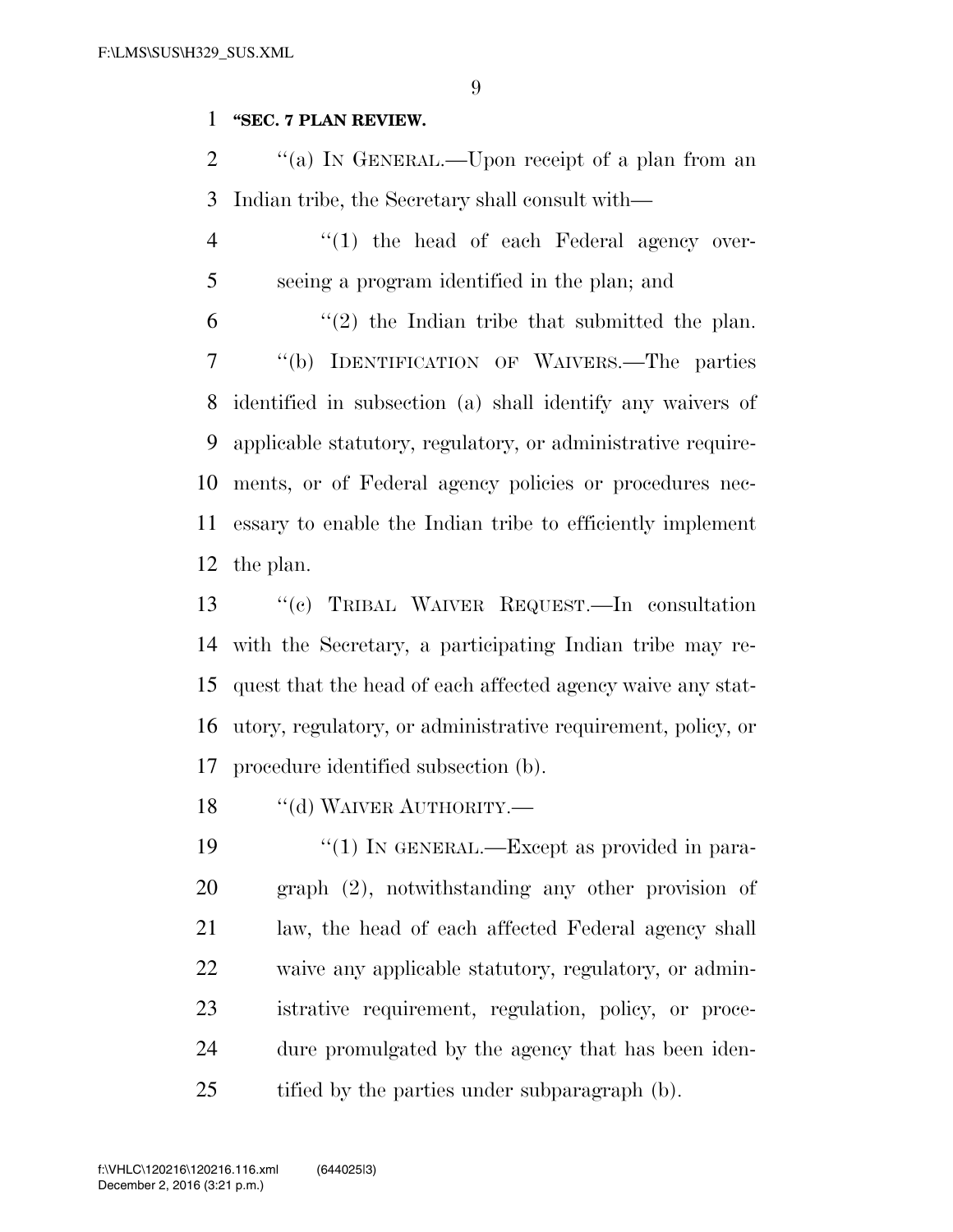| $\mathbf{1}$   | "(2) EXCEPTION.—The head of an affected               |
|----------------|-------------------------------------------------------|
| $\overline{2}$ | Federal agency shall not grant a waiver under para-   |
| 3              | graph (1) if the head of the affected agency deter-   |
| $\overline{4}$ | mines that a waiver will be inconsistent with—        |
| 5              | "(A) the purposes of this Act; or                     |
| 6              | $\lq\lq (B)$ the provision of law from which the      |
| 7              | program included in the plan derives its author-      |
| 8              | ity that is specifically applicable to Indians.       |
| 9              | "(e) DECISION ON WAIVER REQUEST.—                     |
| 10             | "(1) IN GENERAL.—Not later than $90$ days             |
| 11             | after the head of an affected agency receives a waiv- |
| 12             | er request, the head of the affected agency shall de- |
| 13             | cide whether to grant or deny the request.            |
| 14             | "(2) DENIAL OF REQUEST.—If the head of the            |
| 15             | affected agency denies a waiver request, not later    |
| 16             | than 30 days after the date on which the denial is    |
| 17             | made, the head of the affected agency shall provide   |
| 18             | the requesting Indian tribe and the Secretary with    |
| 19             | written notice of the denial and the reasons for the  |
| 20             | denial.                                               |
| 21             | "(3) FAILURE TO ACT ON REQUEST.—If the                |
| 22             | head of an affected agency does not make a decision   |
| 23             | under paragraph (1) by the deadline identified in     |
| 24             | that paragraph, the request shall be considered to be |
| 25             | granted.                                              |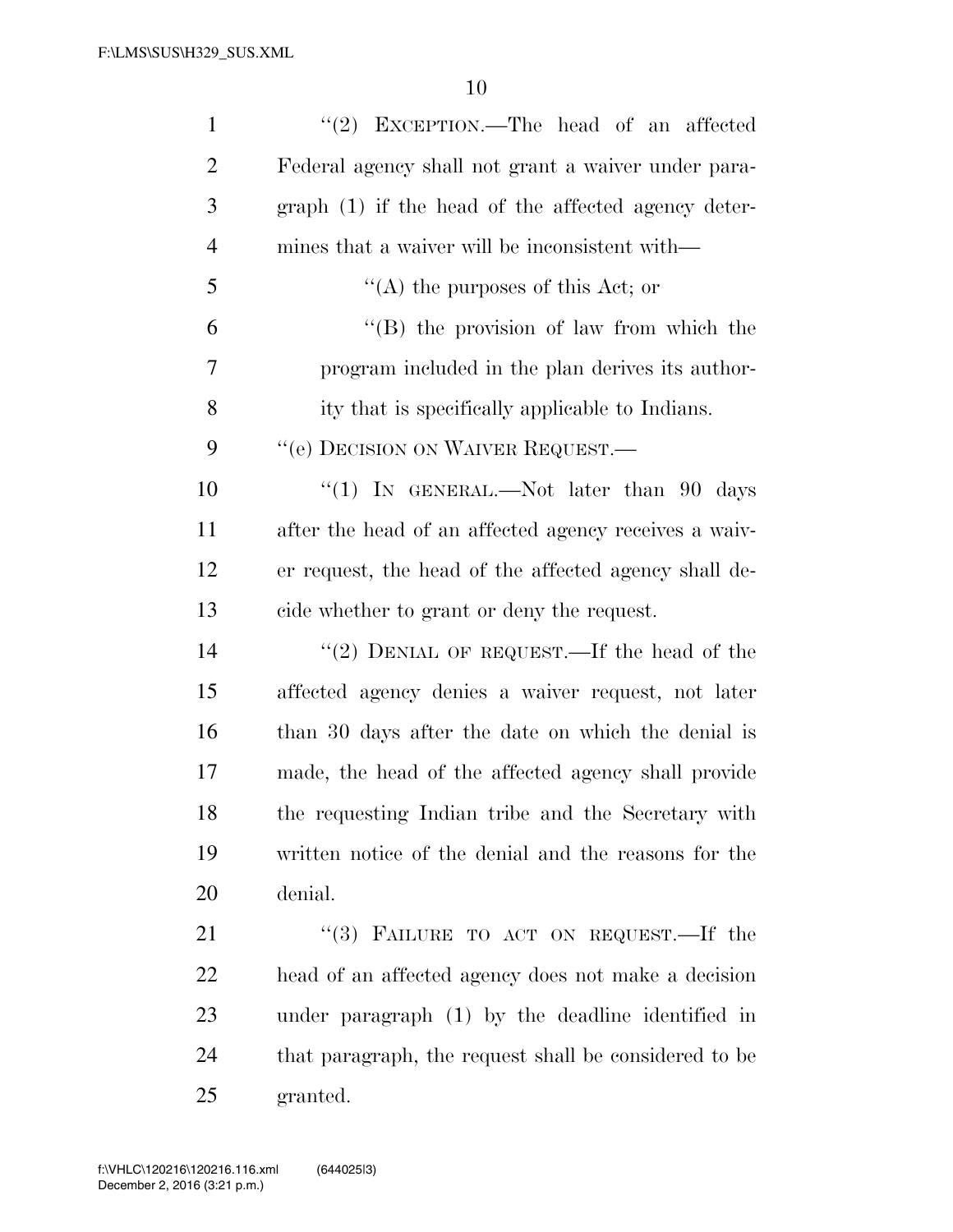''(f) SECRETARIAL REVIEW.—If the head of an af- fected agency denies a waiver request under subsection (e)(2), not later than 30 days after the date on which the request is denied, the Secretary shall review the denial and determine whether granting the waiver—

 $(1)$  will be inconsistent with the provisions of this Act; or

8 "(2) will prevent the affected agency from ful- filling the obligations of the affected agency under this Act.

11 "(g) INTERAGENCY DISPUTE RESOLUTION.—

12 "(1) In GENERAL.—Not later than 30 days after the date on which the Secretary determines that granting the waiver will not be inconsistent with the provisions of this Act and will not prevent the affected agency from fulfilling the obligations of the affected agency under this Act, the Secretary shall establish and initiate an interagency dispute resolution process involving—

20  $\text{``(A)}$  the Secretary;

21 ''(B) the participating Indian tribe; and

22  $\langle \hat{C} \rangle$  the head of the affected agency.

23 "(2) DURATION.—A dispute subject to para- graph (1) shall be resolved not later than 30 days after the date on which the process is initiated.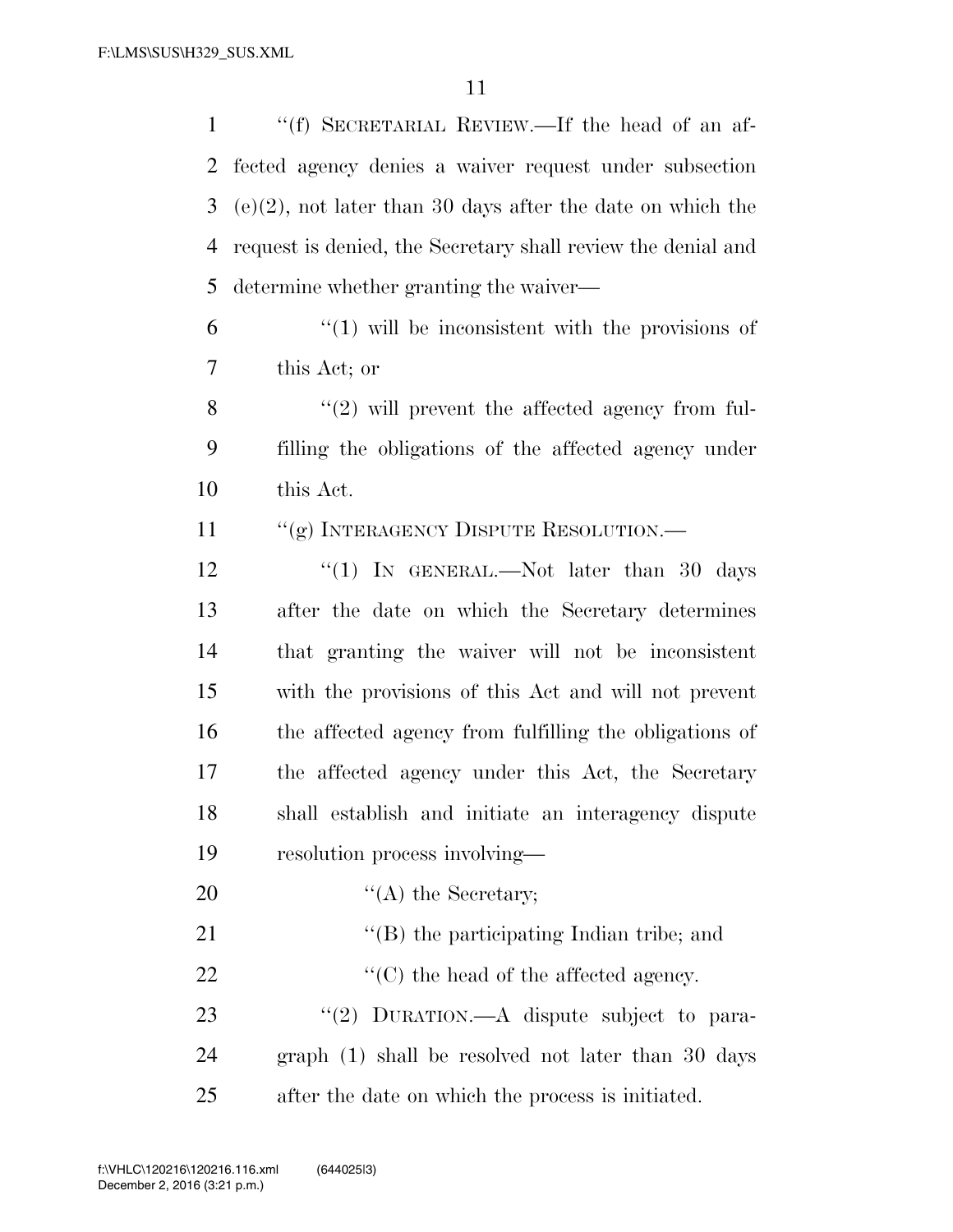''(h) FINAL AUTHORITY.—If the dispute resolution process fails to resolve the dispute between a participating Indian tribe and an affected agency, the head of the af- fected agency shall have the final authority to resolve the dispute.

 ''(i) FINAL DECISION.—Not later than 10 days after the date on which the dispute is resolved under this sec- tion, the Secretary shall provide the requesting Indian tribe with—

10  $\frac{1}{2}$  (1) the final decision on the waiver request; and

12  $\frac{12}{2}$   $\frac{12}{2}$  notice of the right to file an appeal in ac- cordance with the applicable provisions described in section 8(d).''.

 **SEC. 9. PLAN APPROVAL; SECRETARIAL AUTHORITY; RE-VIEW OF DECISION.** 

 Section 8 of the Indian Employment, Training and Related Services Act of 1992 (25 U.S.C. 3407), as amend- ed by section 2 of this Act, is amended to read as follows: **''SEC. 8. PLAN APPROVAL; SECRETARIAL AUTHORITY; RE-VIEW OF DECISION.** 

22 "(a) IN GENERAL.—The Secretary shall have exclu- sive authority to approve or disapprove a plan submitted by an Indian tribe in accordance with section 6.

25 "(b) APPROVAL PROCESS.—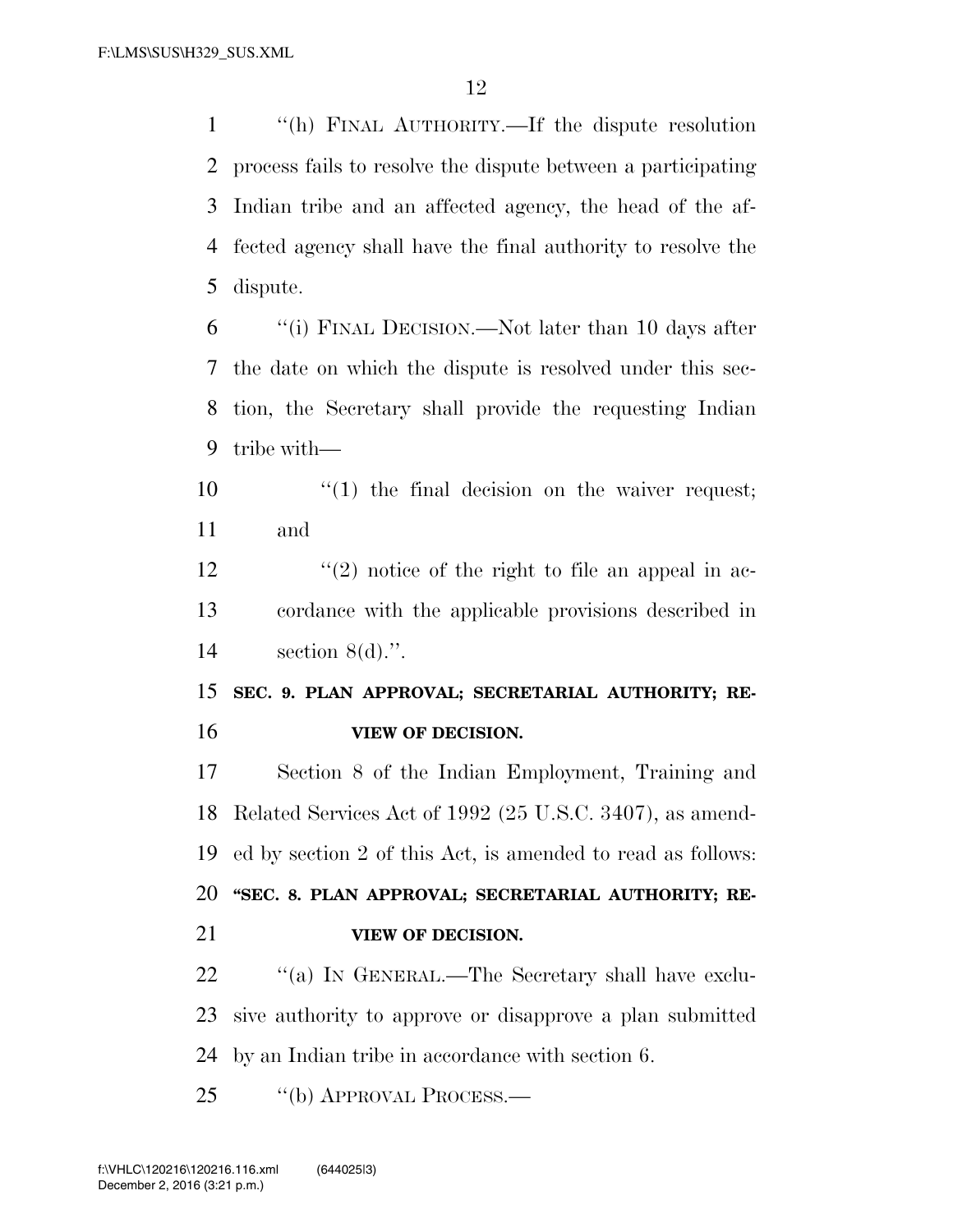| $\mathbf{1}$   | "(1) IN GENERAL.—Not later than 90 days                |
|----------------|--------------------------------------------------------|
| $\overline{2}$ | after the date on which the Secretary receives a       |
| 3              | plan, the Secretary shall, after coordinating with the |
| $\overline{4}$ | Secretary of each Federal agency providing funds to    |
| 5              | be used to implement the plan, approve or deny the     |
| 6              | plan.                                                  |
| 7              | "(2) APPROVAL.—If the Secretary approves a             |
| 8              | plan under paragraph (1), the Secretary shall au-      |
| 9              | thorize the transfer of program funds identified in    |
| 10             | the plan in accordance with section 13.                |
| 11             | "(3) DENIAL.—If the Secretary denies the plan          |
| 12             | under paragraph (1), the Secretary shall provide to    |
| 13             | the Indian tribe a written notification of disapproval |
| 14             | of the plan that contains a specific finding that      |
| 15             | clearly demonstrates, or that is supported by a con-   |
| 16             | trolling legal authority, that the plan does not meet  |
| 17             | the requirements described in section 6.               |
| 18             | $\lq(4)$ PARTIAL APPROVAL.—                            |
| 19             | "(A) IN GENERAL.—If a plan is denied                   |
| 20             | under paragraph (3) solely on the basis that a         |
| 21             | request for a waiver that is part of the plan has      |
| 22             | not been approved (or is subject to dispute res-       |
| 23             | olution) under section 7, the Secretary shall,         |
| 24             | upon a request from the tribe, grant partial ap-       |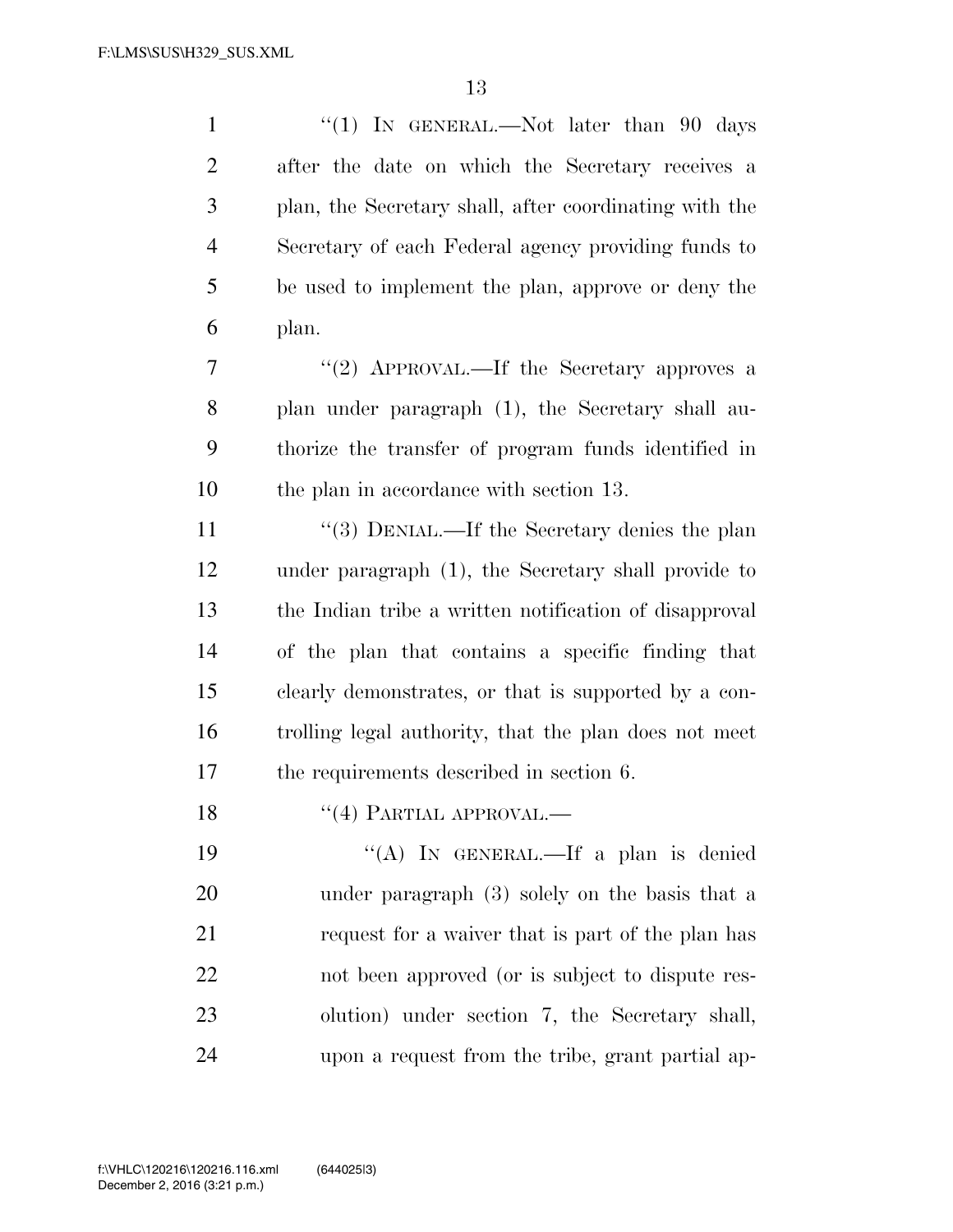proval for those portions of the plan not af-fected by the request for a waiver.

3 "(B) APPROVAL AFTER RESOLUTION.— With respect to a plan described in subpara- graph (A), on resolution of the request for a waiver under section 7, the Secretary shall, on a request from the tribe, approve the plan or amended plan not later than 90 days after the date on which the Secretary receives the re-quest.

11 ''(5) FAILURE TO ACT.—If the Secretary does not make a decision under paragraph (1) within 90 days of the date on which the Secretary receives the plan, the plan shall be considered to be approved.

15 "(c) EXTENSION OF TIME.—Notwithstanding any other provision of law, the Secretary may extend or other-17 wise alter the 90-day period identified in subsection  $(b)(1)$  for not more than 90 additional days, if, before the expira- tion of the period, the Secretary obtains the express writ-ten consent of the Indian tribe.

21 "(d) REVIEW OF DENIAL.—

22 "(1) PROCEDURE UPON REFUSAL TO APPROVE PLAN.—If the Secretary denies a plan under sub-section (b)(3), the Secretary shall—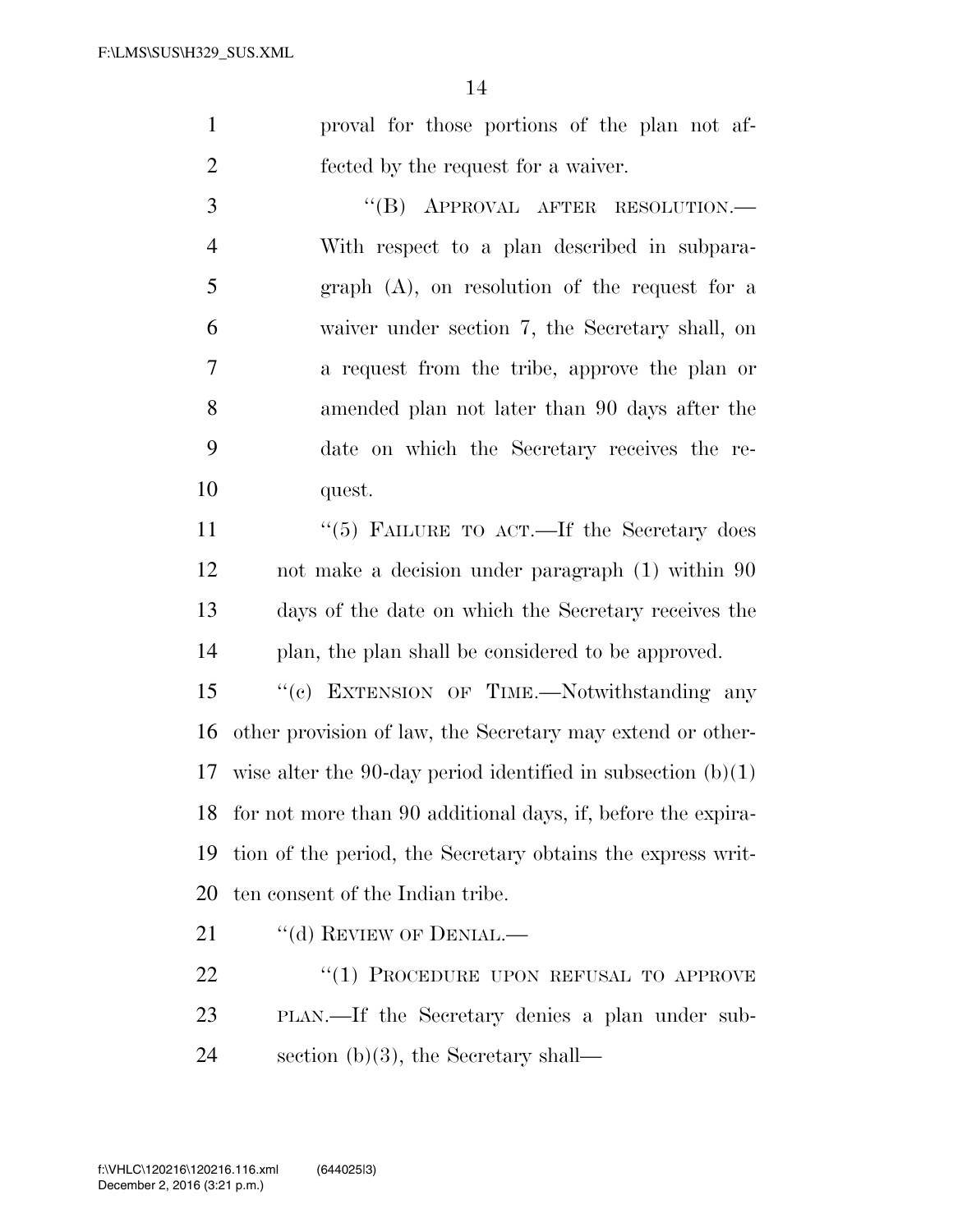| $\mathbf{1}$   | $\lq\lq$ state any objections in writing to the     |
|----------------|-----------------------------------------------------|
| $\overline{2}$ | Indian tribe;                                       |
| 3              | $\lq\lq (B)$ provide assistance to the Indian tribe |
| $\overline{4}$ | to overcome the stated objections; and              |
| 5              | $\lq\lq$ (C) unless the Indian tribe brings a civil |
| 6              | action under paragraph $(2)$ , provide the Indian   |
| 7              | tribe with a hearing on the record with the         |
| 8              | right to engage in full discovery relevant to any   |
| 9              | issue raised in the matter and the opportunity      |
| 10             | for appeal on the objections raised, under such     |
| 11             | rules and regulations as the Secretary may pro-     |
| 12             | mulgate.                                            |
| 13             | $``(2)$ CIVIL ACTIONS.—                             |
| 14             | "(A) IN GENERAL.—The district courts of             |
| 15             | the United States shall have original jurisdic-     |
| 16             | tion of a civil action against the appropriate      |
| 17             | Secretary arising under this section.               |
| 18             | "(B) ADMINISTRATIVE HEARING AND AP-                 |
| 19             | PEAL NOT REQUIRED.—An Indian tribe may              |
| 20             | bring a civil action under this paragraph with-     |
| 21             | out regard to whether the Indian tribe had a        |
| 22             | hearing or filed an appeal under paragraph (1).     |
| 23             | "(C) RELIEF.—In an action brought under             |
| 24             | this paragraph, the court may order appro-          |
| 25             | priate relief (including injunctive relief to re-   |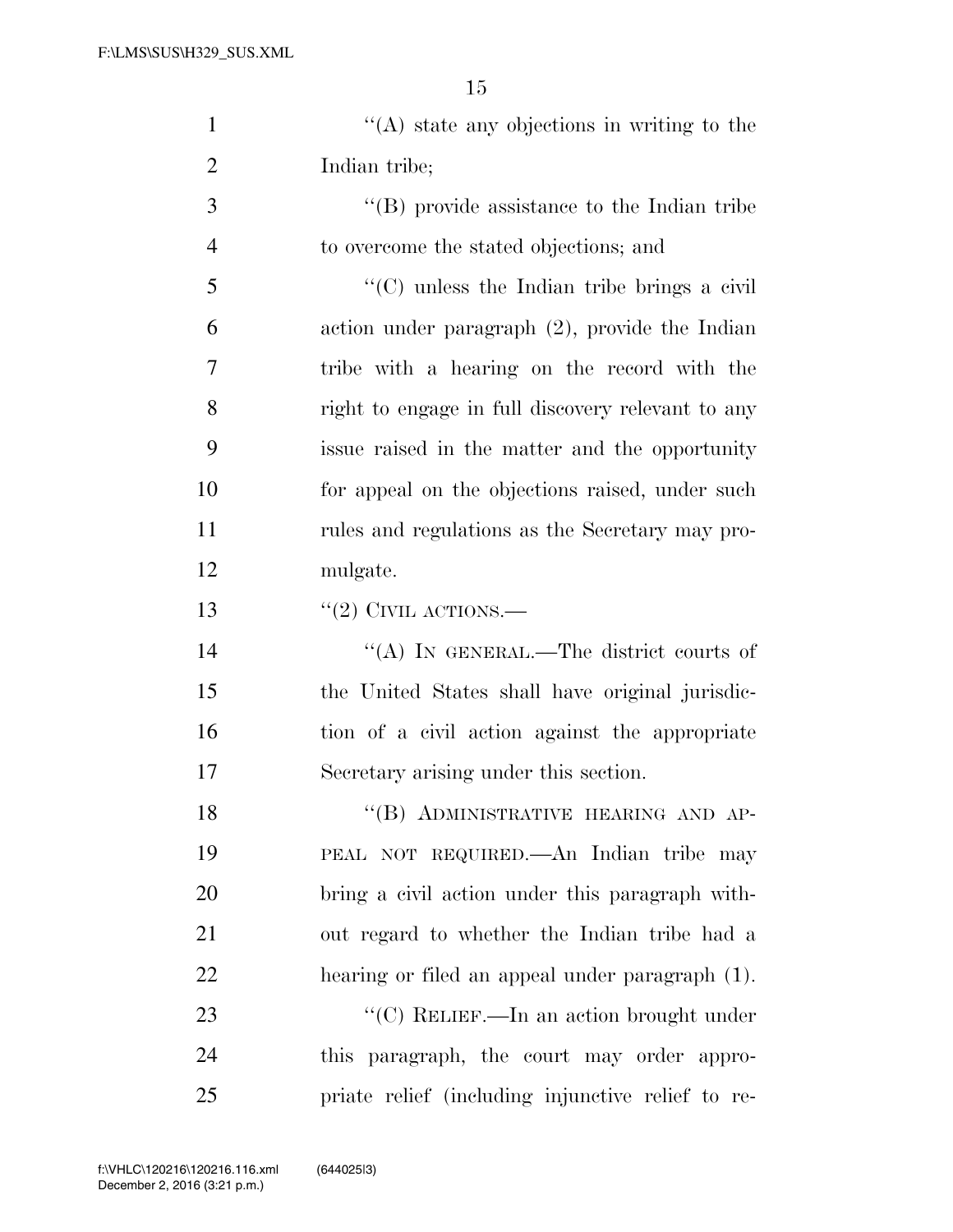verse a denial of a plan under this section or to compel an officer or employee of the United States, or any agency thereof, to perform a duty provided under this Act or regulations pro- mulgated thereunder) against any action by an officer or employee of the United States or any agency thereof contrary to this Act or regula-tions promulgated thereunder.

9 "(3) FINAL AGENCY ACTION.—Notwithstanding any other provision of law, a decision by an official of the Department of the Interior or the Department of Health and Human Services, as appropriate (col- lectively referred to in this paragraph as the 'De- partment') that constitutes final agency action and that relates to an appeal within the Department that is conducted under paragraph (1)(C) shall be made—

 $\langle (A) \rangle$  by an official of the Department who holds a position at a higher organizational level within the Department than the level of the de- partmental agency (such as the Indian Health Service or the Bureau of Indian Affairs) in which the decision that is the subject of the ap-peal was made; or

25 "'(B) by an administrative law judge.".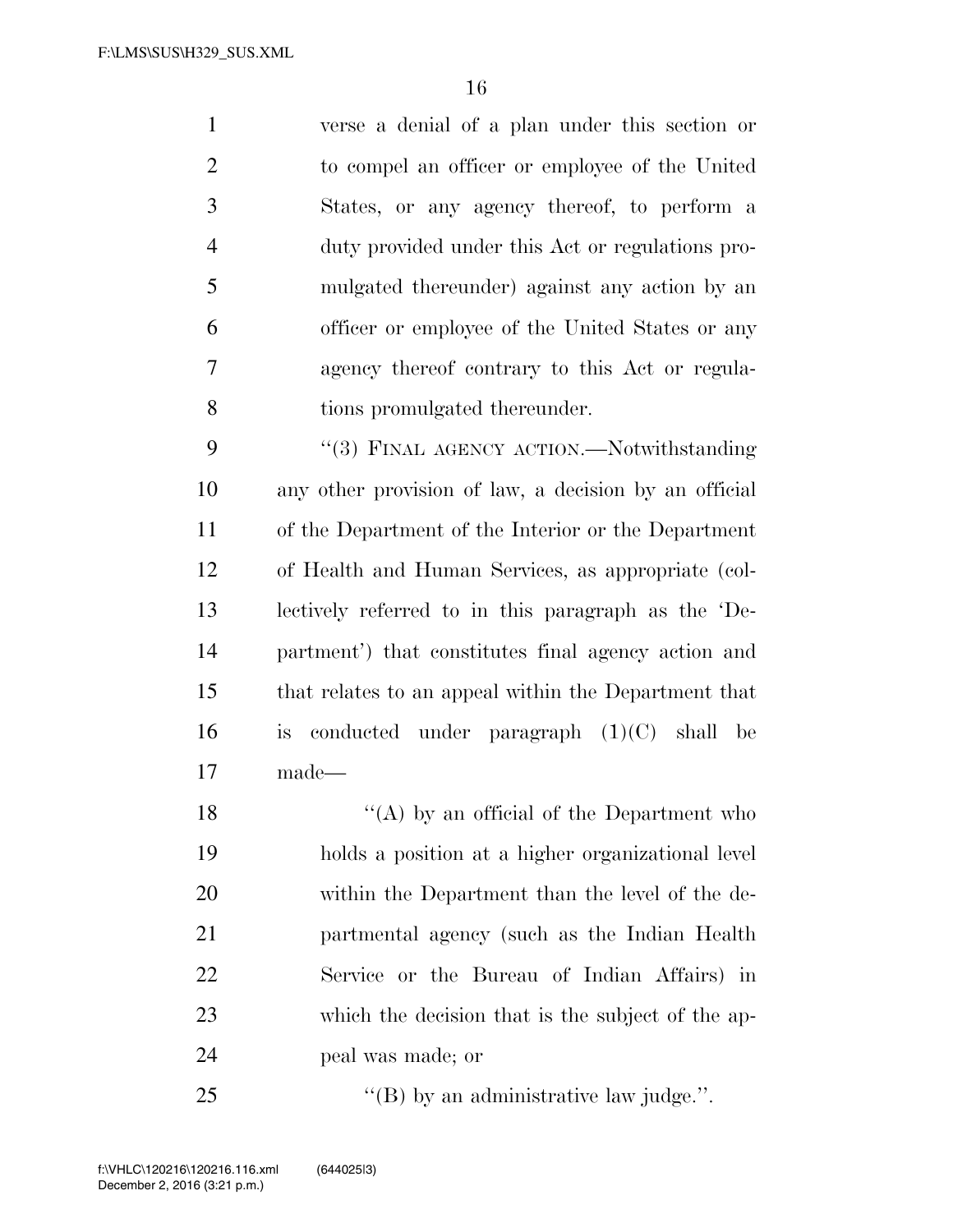#### **SEC. 10. EMPLOYER TRAINING PLACEMENTS.**

 Section 10 of the Indian Employment, Training and Related Services Act of 1992 (25 U.S.C. 3409), as amend- ed by section 2 of this Act, is amended to read as follows: **''SEC. 10. EMPLOYER TRAINING PLACEMENTS.** 

 ''(a) IN GENERAL.—Subject to subsection (b), an In- dian tribe that has in place an approved plan under this Act may use the funds made available for the plan under this Act—

 $\frac{10}{10}$  <sup>(1)</sup> to place participants in training positions with employers; and

 $\frac{12}{2}$  ''(2) to pay the participants a training allow- ance or wage for a training period of not more than 24 months, which may be nonconsecutive.

 ''(b) REQUIREMENTS.—An Indian tribe may carry out subsection (a) only if the Indian tribe enters into a written agreement with each applicable employer under which the employer shall agree—

19  $\frac{1}{2}$  (1) to provide on-the-job training to the par-ticipants; and

21 ''(2) on satisfactory completion of the training 22 period described in subsection  $(a)(2)$ , to prioritize the provision of permanent employment to the par-ticipants.''.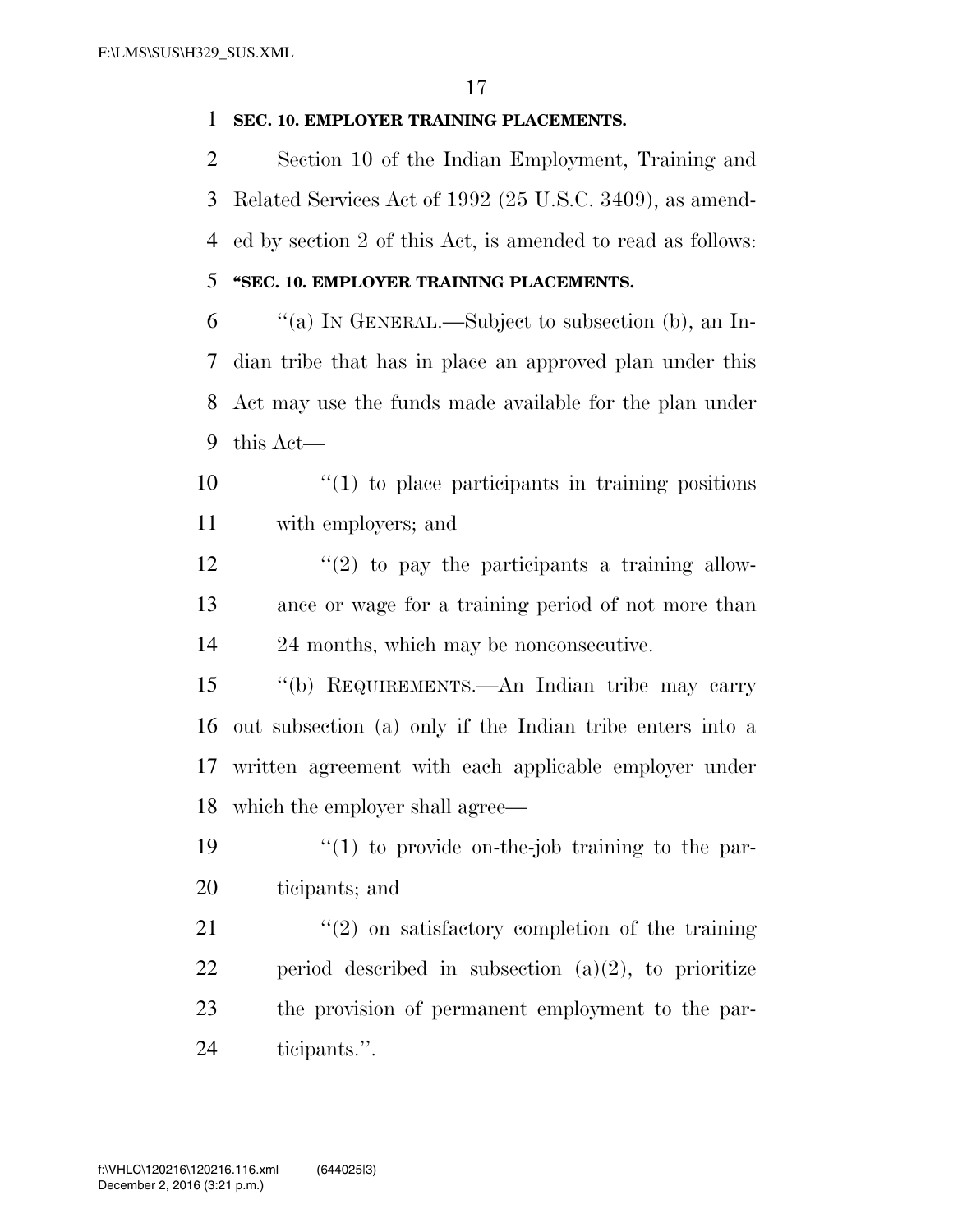#### **SEC. 11. FEDERAL RESPONSIBILITIES.**

 Section 11 of the Indian Employment, Training and Related Services Act of 1992 (25 U.S.C. 3410), as amend- ed by section 2 of this Act, is amended to read as follows: **''SEC. 11. FEDERAL RESPONSIBILITIES.** 

"(a) LEAD AGENCY.—

7 "(1) In GENERAL.—Notwithstanding any other provision of law, the lead agency responsible for im- plementation of this Act shall be the Bureau of In-dian Affairs.

11  $\frac{1}{2}$  INCLUSIONS.—The responsibilities of the Director of the Bureau of Indian Affairs in carrying out this Act shall include—

 $i'(A)$  in coordination with the head of each Federal agency overseeing a program identified in the plan, the development of a single model report for each Indian tribe that has in place an approved plan under this Act to submit to the Director reports on any consolidated activities undertaken and joint expenditures made under 21 the plan;

22  $\text{``(B) the provision, directly or through con-}$ 23 tract, of appropriate voluntary and technical as-sistance to participating Indian tribes;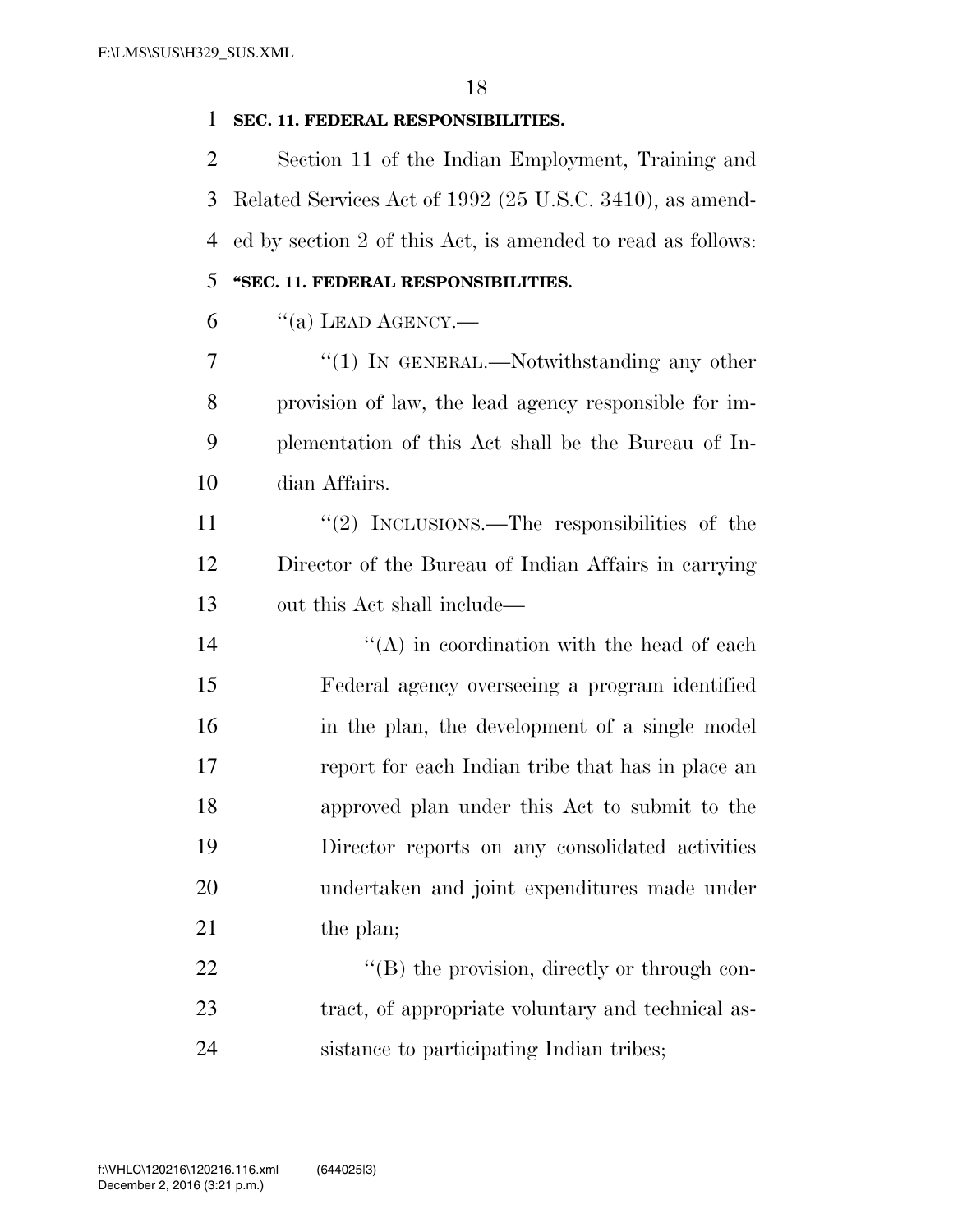| $\mathbf{1}$   | "(C) the development and use of a single            |
|----------------|-----------------------------------------------------|
| $\overline{2}$ | monitoring and oversight system for plans ap-       |
| 3              | proved under this Act;                              |
| $\overline{4}$ | $\lq\lq$ (D)(i) the receipt of all funds covered by |
| 5              | a plan approved under this Act; and                 |
| 6              | "(ii) the distribution of the funds to the re-      |
| 7              | spective Indian tribes by not later than 45 days    |
| 8              | after the date of receipt of the funds from the     |
| 9              | appropriate Federal department or agency; and       |
| 10             | $\lq\lq(E)(i)$ the performance of activities de-    |
| 11             | scribed in section 7 relating to agency waivers;    |
| 12             | and                                                 |
| 13             | "(ii) the establishment of an interagency           |
| 14             | dispute resolution process.                         |
| 15             | "(3) MEMORANDUM OF AGREEMENT.-                      |
| 16             | "(A) IN GENERAL.—Not later than 1 year              |
| 17             | after the date of enactment of the Indian Em-       |
| 18             | ployment, Training and Related Services Con-        |
| 19             | solidation Act of 2016, the Secretary (acting       |
| 20             | through the Director of the Bureau of Indian        |
| 21             | Affairs), in conjunction with the Secretaries of    |
| <u>22</u>      | Agriculture, Commerce, Education, Energy,           |
| 23             | Health and Human Services, Homeland Secu-           |
| 24             | rity, Housing and Urban Development, Labor,         |
| 25             | Transportation, and Veterans Affairs and the        |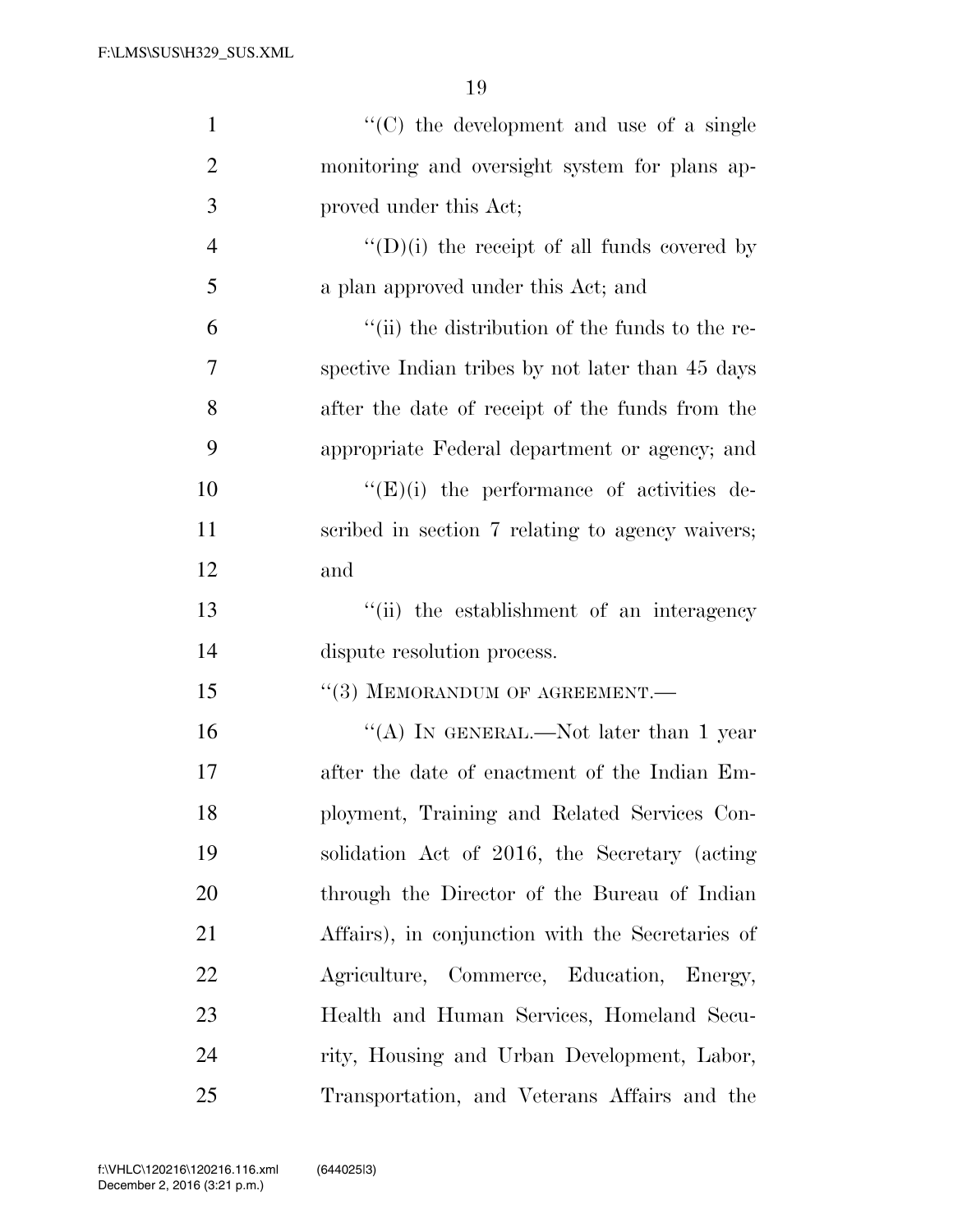| $\mathbf{1}$   | Attorney General, shall enter into an inter- |
|----------------|----------------------------------------------|
| $\overline{2}$ | departmental memorandum of agreement pro-    |
| 3              | viding for the implementation of this Act.   |
| $\overline{4}$ | "(B) INCLUSIONS.—The memorandum of           |
| 5              | agreement under subparagraph (A) shall in-   |
| 6              | clude provisions relating to-                |
| $\overline{7}$ | "(i) an annual meeting of partici-           |
| 8              | pating Indian tribes and Federal depart-     |
| 9              | ments and agencies, to be co-chaired by—     |
| 10             | $\lq\lq$ a representative of the Presi-      |
| 11             | dent; and                                    |
| 12             | $\lq\lq$ (II) a representative of the par-   |
| 13             | ticipating Indian tribes;                    |
| 14             | "(ii) an annual review of the achieve-       |
| 15             | ments under this Act, including the num-     |
| 16             | ber and percentage of program partici-       |
| 17             | pants in unsubsidized employment during      |
| 18             | the second quarter after exit from the pro-  |
| 19             | gram, and any statutory, regulatory, ad-     |
| 20             | ministrative, or policy obstacles that pre-  |
| 21             | vent participating Indian tribes from fully  |
| 22             | and efficiently carrying out the purposes of |
| 23             | this Act; and                                |
| 24             | "(iii) a forum comprised of partici-         |
| 25             | pating Indian tribes and Federal depart-     |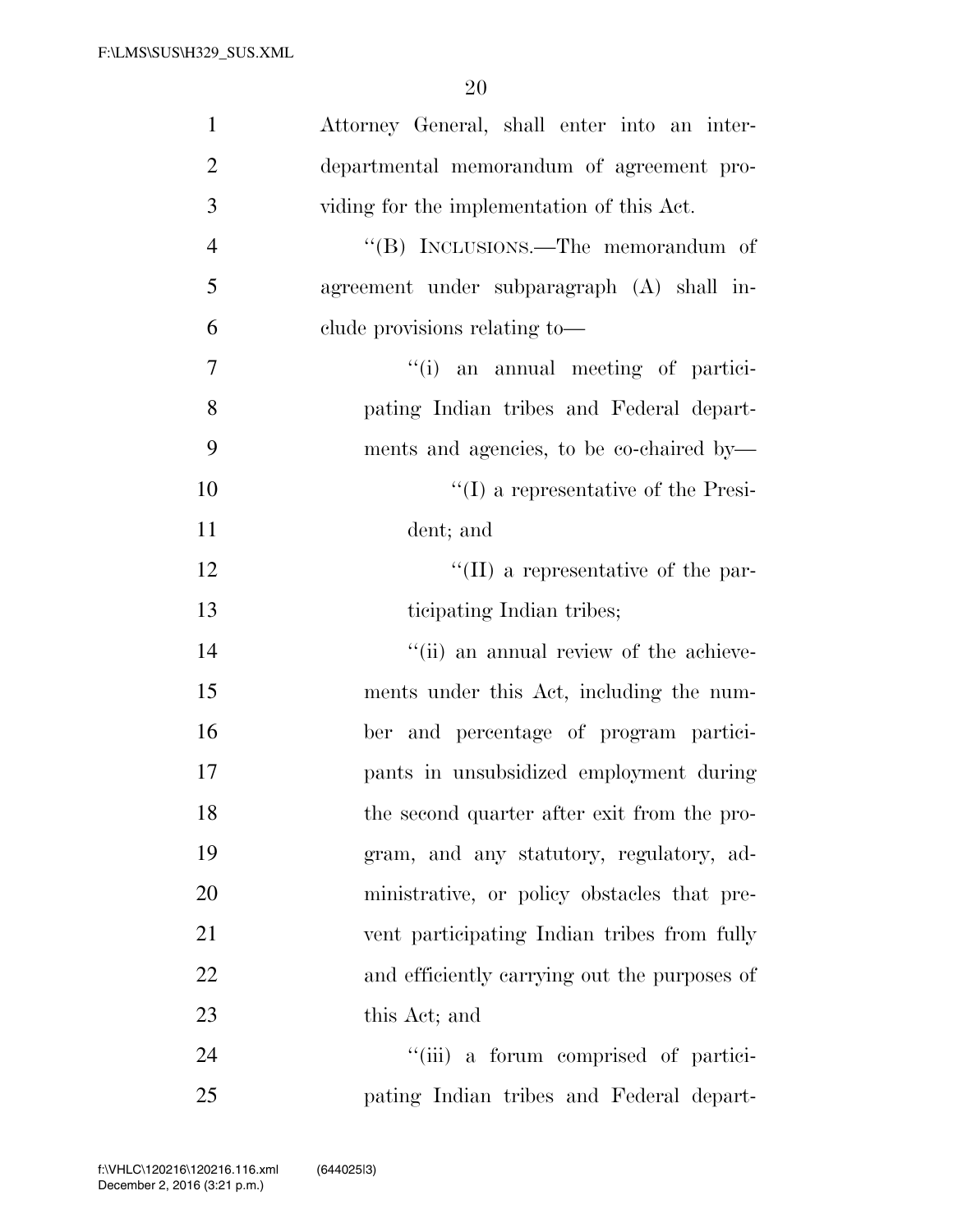| $\mathbf{1}$   | ments and agencies to identify and resolve            |
|----------------|-------------------------------------------------------|
| $\overline{2}$ | interagency conflicts and conflicts between           |
| 3              | the Federal Government and Indian tribes              |
| $\overline{4}$ | in the administration of this Act.                    |
| 5              | "(b) REPORT FORMAT.—                                  |
| 6              | " $(1)$ In GENERAL.—The lead agency shall de-         |
| 7              | velop and distribute to Indian tribes that have in    |
| 8              | place an approved plan under this Act a single re-    |
| 9              | port format, in accordance with the requirements of   |
| 10             | this Act.                                             |
| 11             | "(2) REQUIREMENTS.—The lead agency shall              |
| 12             | ensure that the report format developed under para-   |
| 13             | graph (1), together with records maintained by each   |
| 14             | participating Indian tribe, contains information suf- |
| 15             | ficient-                                              |
| 16             | $\lq\lq$ to determine whether the Indian tribe        |
| 17             | has complied with the requirements of the ap-         |
| 18             | proved plan of the Indian tribe;                      |
| 19             | $\lq\lq (B)$ to determine the number and per-         |
| 20             | centage of program participants in unsubsidized       |
| 21             | employment during the second quarter after            |
| 22             | exit from the program; and                            |
| 23             | " $(C)$ to provide assurances to the head of          |
| 24             | each applicable Federal department or agency          |
| $25\,$         | that the Indian tribe has complied with all di-       |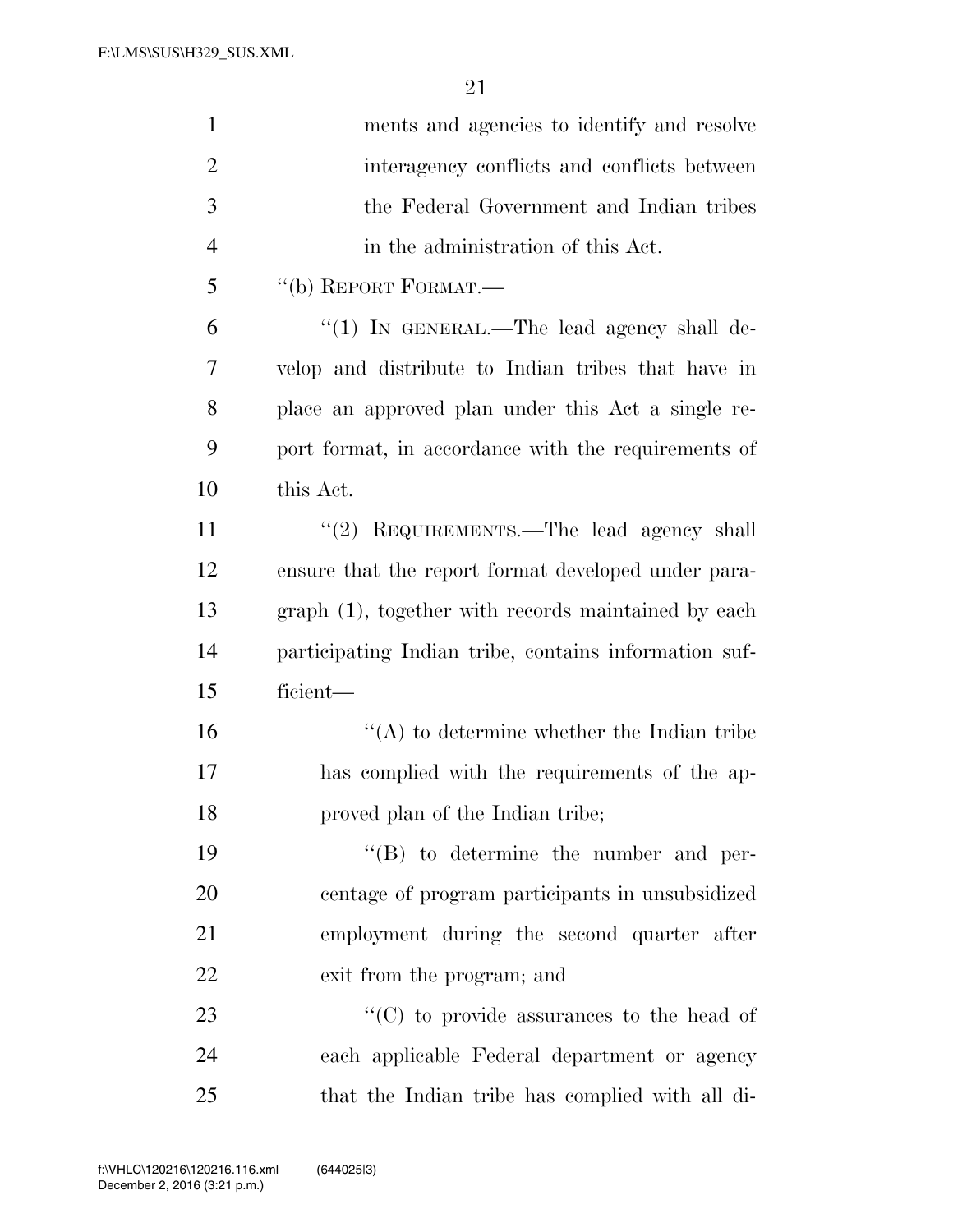rectly applicable statutory and regulatory re-quirements not waived under section 7.

3 "(3) LIMITATION.—The report format devel- oped under paragraph (1) shall not require a partici- pating Indian tribe to report on the expenditure of funds expressed by fund source or single agency code transferred to the Indian tribe under an ap- proved plan under this Act but instead shall require the Indian tribe to submit a single report on the ex-penditure of consolidated funds under such plan.''.

#### **SEC. 12. NO REDUCTION IN AMOUNTS.**

 Section 12 of the Indian Employment, Training and Related Services Act of 1992 (25 U.S.C. 3411), as amend-ed by section 2 of this Act, is amended to read as follows:

## **''SEC. 12. NO REDUCTION IN AMOUNTS.**

 ''(a) IN GENERAL.—In no case shall the amount of Federal funds available to an Indian tribe that has in place an approved plan under this Act be reduced as a result of—

20  $\frac{1}{20}$   $\frac{1}{20}$  the enactment of this Act; or

21  $\frac{1}{2}$  the approval or implementation of a plan of an Indian tribe under this Act.

 ''(b) INTERACTION WITH OTHER LAWS.—The inclu- sion of a program in a tribal plan under this Act shall not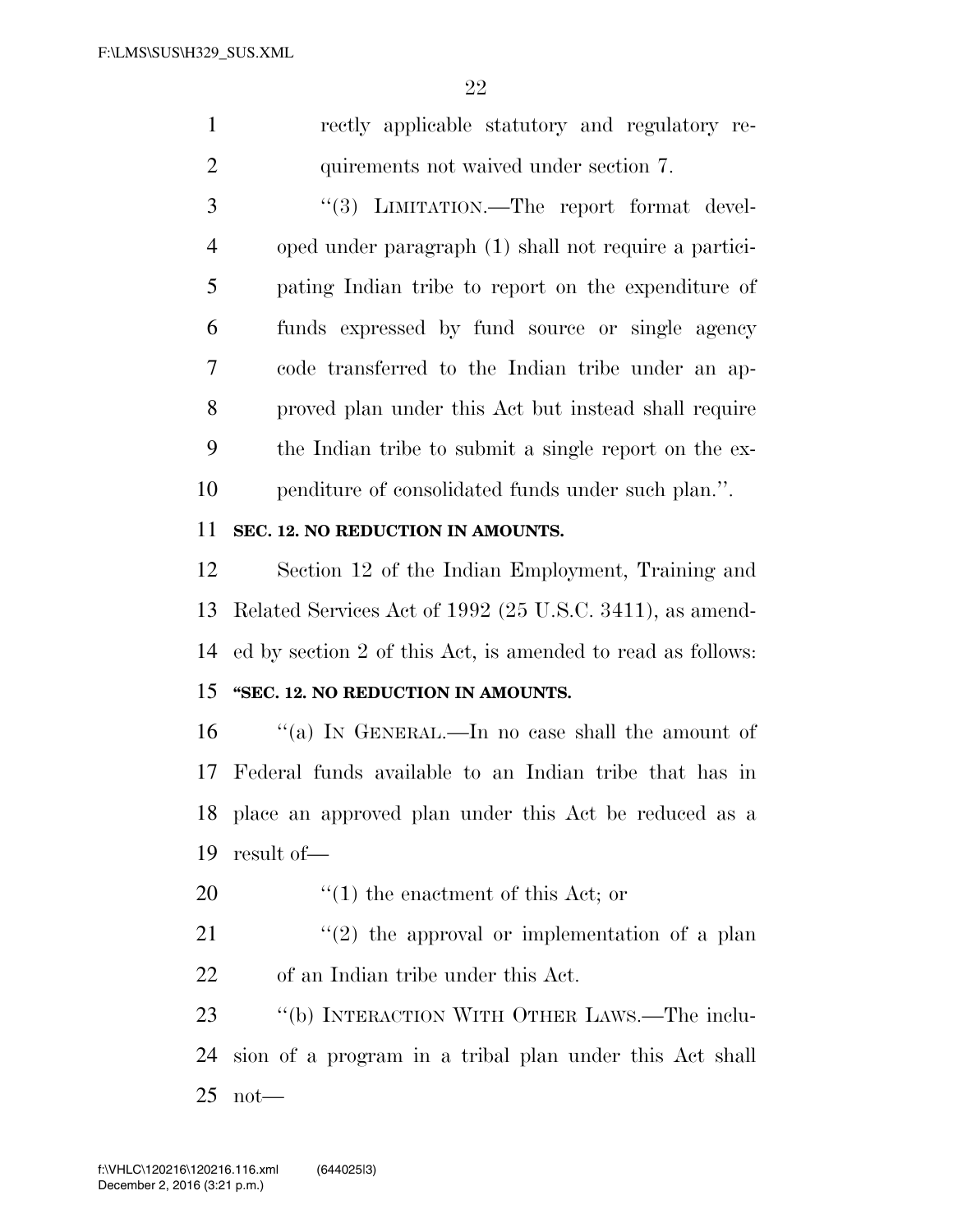1 ''(1) modify, limit, or otherwise affect the eligi- bility of the program for contracting under the In- dian Self-Determination and Education Assistance Act (25 U.S.C. 450 et seq.); or

 ''(2) eliminate the applicability of any provision of the Indian Self-Determination and Education As- sistance Act (25 U.S.C. 450 et seq.), as the provi- sion relates to a specific program eligible for con-tracting under that Act.''.

#### **SEC. 13. TRANSFER OF FUNDS.**

 Section 13 of the Indian Employment, Training and Related Services Act of 1992 (25 U.S.C. 3412), as amend- ed by section 2 of this Act, is amended to read as follows: **''SEC. 13. TRANSFER OF FUNDS.** 

 ''(a) IN GENERAL.—Notwithstanding any other pro- vision of law, not later than 30 days after the date of ap- portionment to the applicable Federal department or agen- cy, the head of a Federal agency overseeing a program identified in a plan approved under this Act shall transfer to the Director of the Bureau of Indian Affairs for dis- tribution to an Indian tribe any funds identified in the approved plan of the Indian tribe.

23 "(b) TRANSFER OF FUNDS.—Notwithstanding any other provision of law, at the request of the Indian tribe, all program funds transferred to an Indian tribe in accord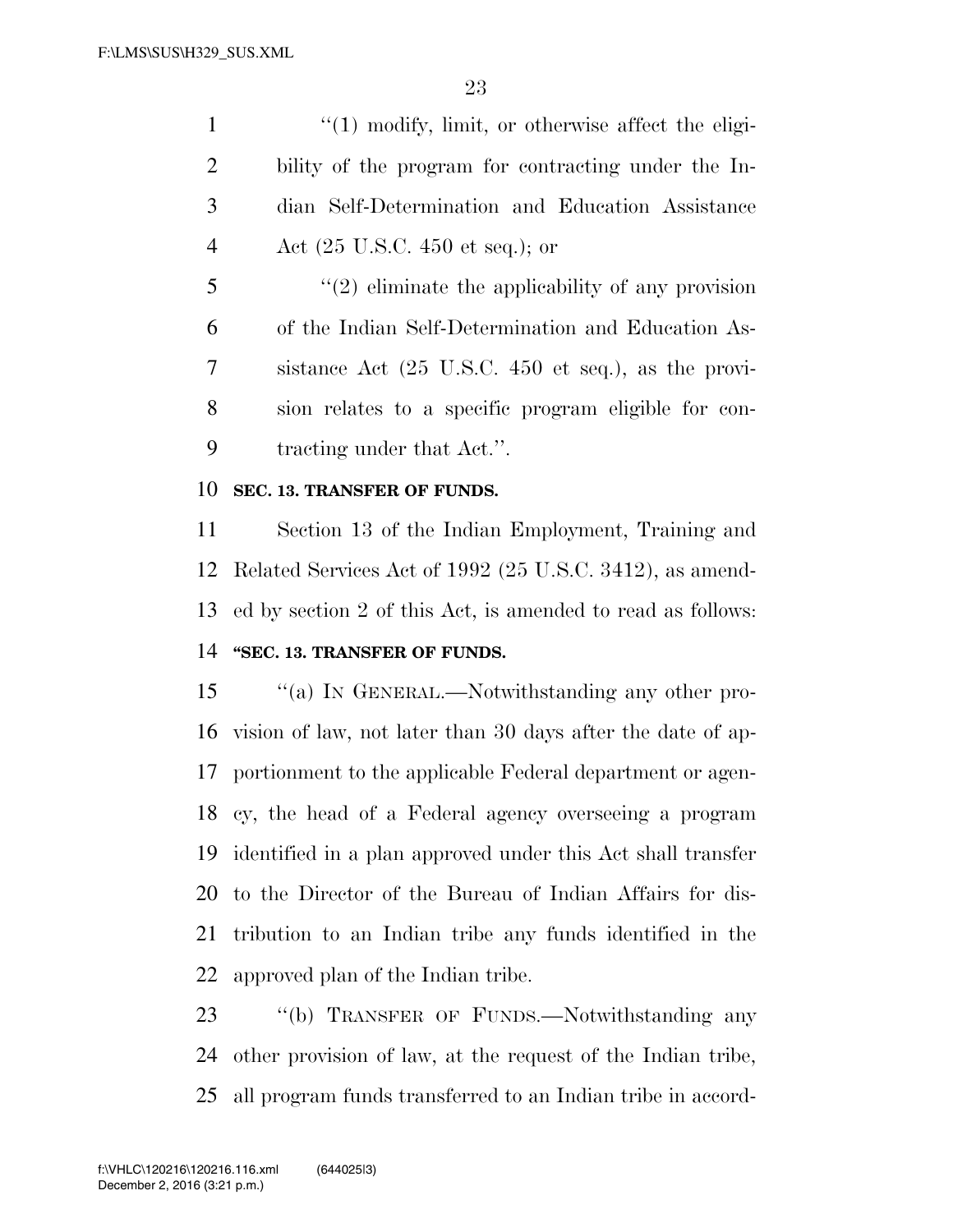ance with the approved plan of the Indian tribe shall be transferred to the Indian tribe pursuant to an existing contract, compact, or funding agreement awarded pursu- ant to title I or IV of the Indian Self-Determination and Education Assistance Act (25 U.S.C. 450 et seq.).''.

#### **SEC. 14. ADMINISTRATION OF FUNDS.**

 Section 14 of the Indian Employment, Training and Related Services Act of 1992 (25 U.S.C. 3413), as amend-ed by section 2 of this Act, is amended—

 (1) by redesignating subsection (b) as sub-section (d);

 (2) by striking the section designation and heading and all that follows through subsection (a) and inserting the following:

#### **''SEC. 14. ADMINISTRATION OF FUNDS.**

- 16 "(a) REQUIREMENTS.—
- "(1) IN GENERAL.—

18 "(A) CONSOLIDATION AND REALLOCATION OF FUNDS.—Notwithstanding any other provi- sion of law, all amounts transferred to a tribe pursuant to an approved plan may be consoli- dated, reallocated, and rebudgeted as specified in the approved plan to best meet the employ- ment, training, and related needs of the local community served by the Indian tribe.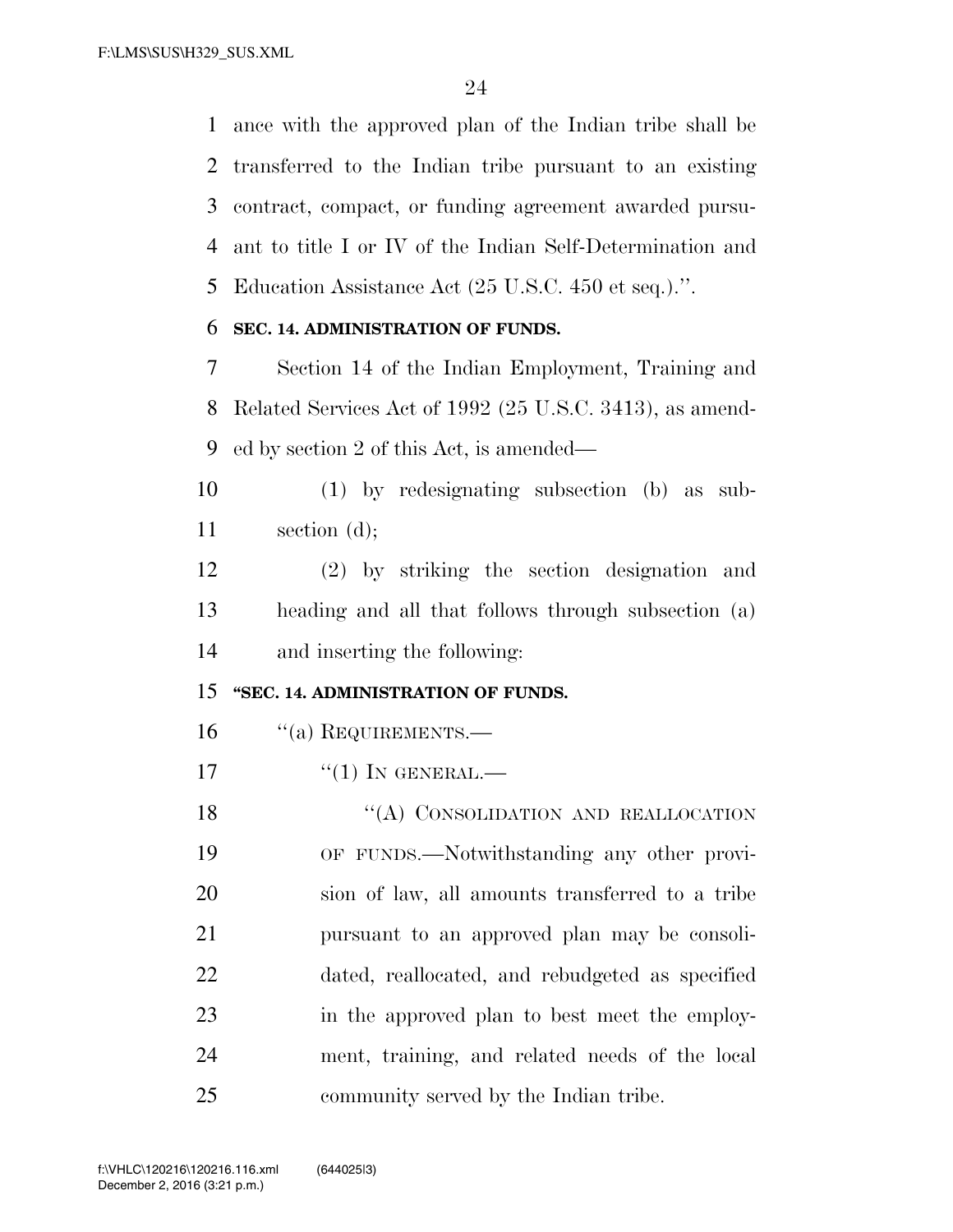| $\mathbf{1}$   | "(B) AUTHORIZED USE OF FUNDS.—The              |
|----------------|------------------------------------------------|
| $\overline{2}$ | amounts used to carry out a plan approved      |
| 3              | under this Act shall be administered in such   |
| 4              | manner as the Secretary determines to be ap-   |
| 5              | propriate to ensure the amounts are spent on   |
| 6              | activities authorized under the approved plan. |
| 7              | $\lq\lq$ EFFECT.—Nothing in this section       |

 interferes with the ability of the Secretary or the lead agency to use accounting procedures that conform to generally accepted accounting principles, auditing procedures, and safe- guarding of funds that conform to chapter 75 of title 31, United States Code (commonly known as the 'Single Audit Act of 1984').

15 "(2) SEPARATE RECORDS AND AUDITS NOT RE- QUIRED.—Notwithstanding any other provision of law (including regulations and circulars of any agen- cy (including Office of Management and Budget Cir- cular A–133)), an Indian tribe that has in place an approved plan under this Act shall not be required—

21 ''(A) to maintain separate records that trace any service or activity conducted under the approved plan to the program for which the funds were initially authorized or transferred;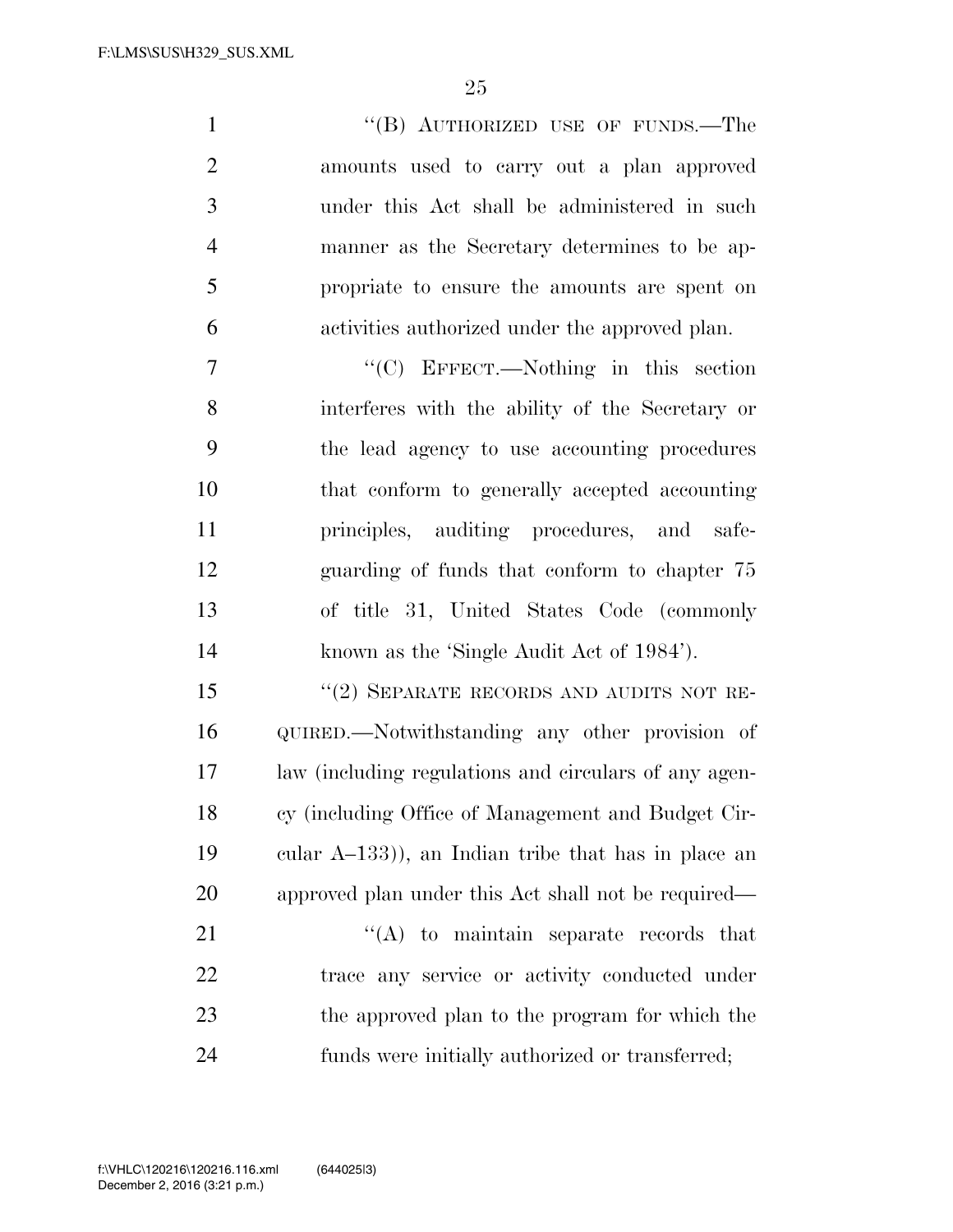| $\mathbf{1}$   | $\lq\lq (B)$ to allocate expenditures among such           |
|----------------|------------------------------------------------------------|
| $\overline{2}$ | a program; or                                              |
| 3              | $\cdot$ (C) to audit expenditures by the original          |
| $\overline{4}$ | source of the program.                                     |
| 5              | $``$ (b) CARRYOVER.—                                       |
| 6              | "(1) IN GENERAL.—Any funds transferred to                  |
| 7              | an Indian tribe under this Act that are not obligated      |
| 8              | or expended prior to the beginning of the fiscal year      |
| 9              | after the fiscal year for which the funds were appro-      |
| 10             | priated shall remain available for obligation or ex-       |
| 11             | penditure without fiscal year limitation, subject to       |
| 12             | the condition that the funds shall be obligated or ex-     |
| 13             | pended in accordance with the approved plan of the         |
| 14             | Indian tribe.                                              |
| 15             | "(2) NO ADDITIONAL DOCUMENTATION.—The                      |
| 16             | Indian tribe shall not be required to provide any ad-      |
| 17             | ditional justification or documentation of the pur-        |
| 18             | poses of the approved plan as a condition of receiv-       |
| 19             | ing or expending the funds.                                |
| 20             | "(c) INDIRECT COSTS.—Notwithstanding any other             |
| 21             | provision of law, an Indian tribe shall be entitled to re- |
| 22             | cover 100 percent of any indirect costs incurred by the    |
| 23             | Indian tribe as a result of the transfer of funds to the   |
| 24             | Indian tribe under this Act."; and                         |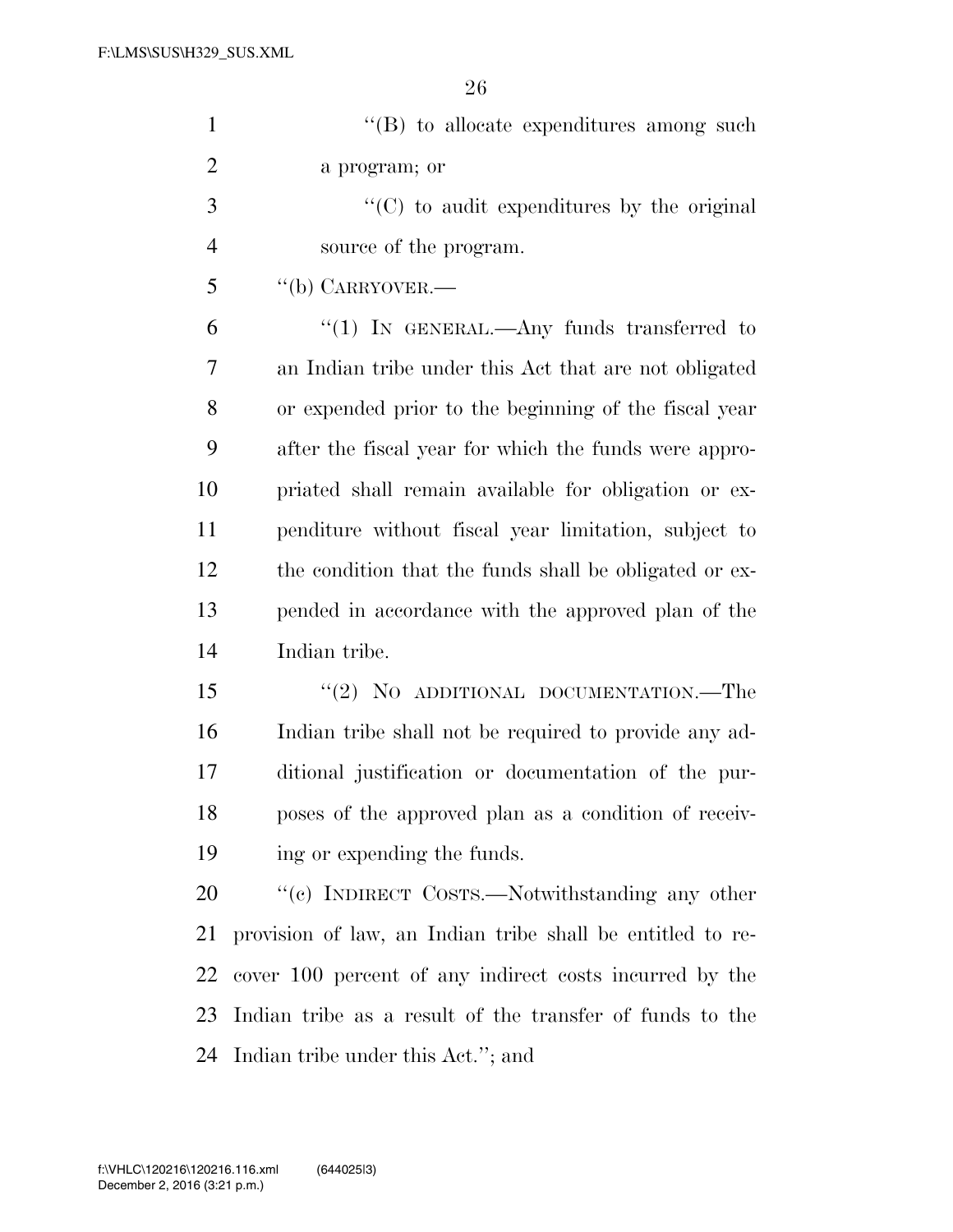| $\mathbf{1}$   | (3) in subsection (d) (as redesignated by para-             |
|----------------|-------------------------------------------------------------|
| $\overline{2}$ | $graph(1)$ —                                                |
| 3              | (A) by striking "All administrative" and                    |
| $\overline{4}$ | inserting the following:                                    |
| 5              | "(1) IN GENERAL.—All administrative"; and                   |
| 6              | (B) by striking "regulations)" and all that                 |
| 7              | follows through the end of the subsection and               |
| 8              | inserting the following: "regulations).                     |
| 9              | "(2) TREATMENT.—The amount equal to the                     |
| 10             | difference between the amount of the commingled             |
| 11             | funds and the actual administrative cost of the pro-        |
| 12             | grams, as described in paragraph $(1)$ , shall be con-      |
| 13             | sidered to be properly spent for Federal audit pur-         |
| 14             | poses if the amount is used to achieve the purposes         |
| 15             | of this Act.                                                |
| 16             | "(e) MATCHING FUNDS.—Notwithstanding any other              |
| 17             | provision of law, any funds transferred to an Indian tribe  |
|                | 18 under this Act shall be treated as non-Federal funds for |
| 19             | purposes of meeting matching requirements under any         |
| 20             | other Federal law, except those administered by the De-     |
| 21             | partment of Labor or the Department of Health and           |
| 22             | Human Services.                                             |
| 23             | "(f) CLAIMS.—The following provisions of law shall          |

apply to plans approved under this Act: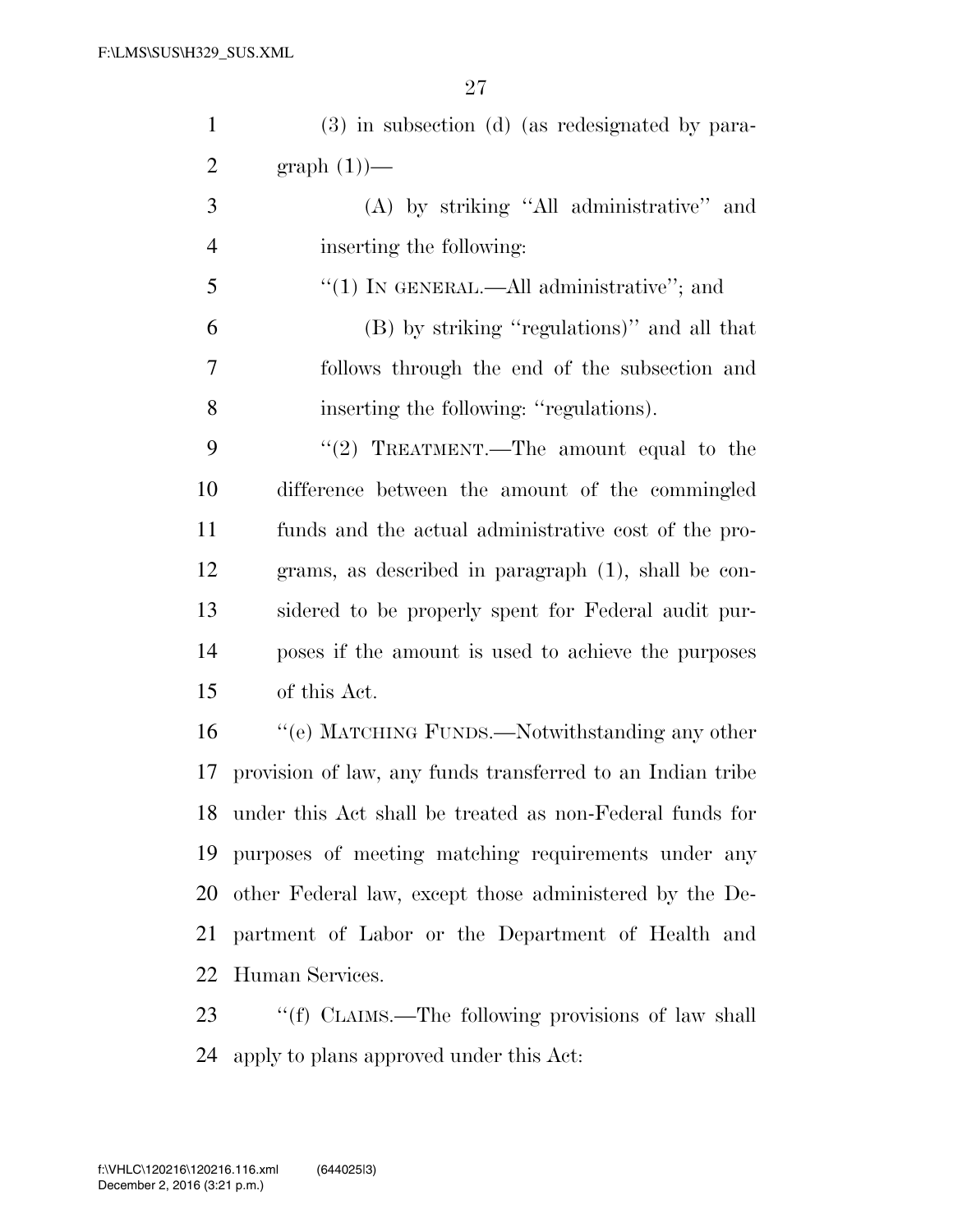| $\mathbf{1}$   | $\lq(1)$ Section 314 of the Department of the In-       |
|----------------|---------------------------------------------------------|
| $\overline{2}$ | terior and Related Agencies Appropriations Act,         |
| 3              | 1991 (Public Law 101–512; 104 Stat. 1959).              |
| $\overline{4}$ | "(2) Chapter $171$ of title 28 (commonly known)         |
| 5              | as the 'Federal Tort Claims Act').                      |
| 6              | "(g) INTEREST OR OTHER INCOME.—                         |
| 7              | "(1) IN GENERAL.—An Indian tribe shall be               |
| 8              | entitled to retain interest earned on any funds trans-  |
| 9              | ferred to the tribe under an approved plan and such     |
| 10             | interest shall not diminish the amount of funds the     |
| 11             | Indian tribe is authorized to receive under the plan    |
| 12             | in the year the interest is earned or in any subse-     |
| 13             | quent fiscal year.                                      |
| 14             | "(2) PRUDENT INVESTMENT.—Funds trans-                   |
| 15             | ferred under a plan shall be managed in accordance      |
| 16             | with the prudent investment standard.".                 |
| 17             | SEC. 15. LABOR MARKET INFORMATION ON INDIAN WORK        |
| 18             | FORCE.                                                  |
| 19             | Section $17(a)$ of the Indian Employment, Training      |
| 20             | and Related Services Act of $1992$ (25 U.S.C. 3416(a)), |
| 21             | as amended by section 2 of this Act, is amended in the  |
| 22             | first sentence—                                         |
| 23             |                                                         |
|                | (1) by striking "The Secretary" and all that            |
| 24             | follows through "manner," and inserting "The Sec-       |